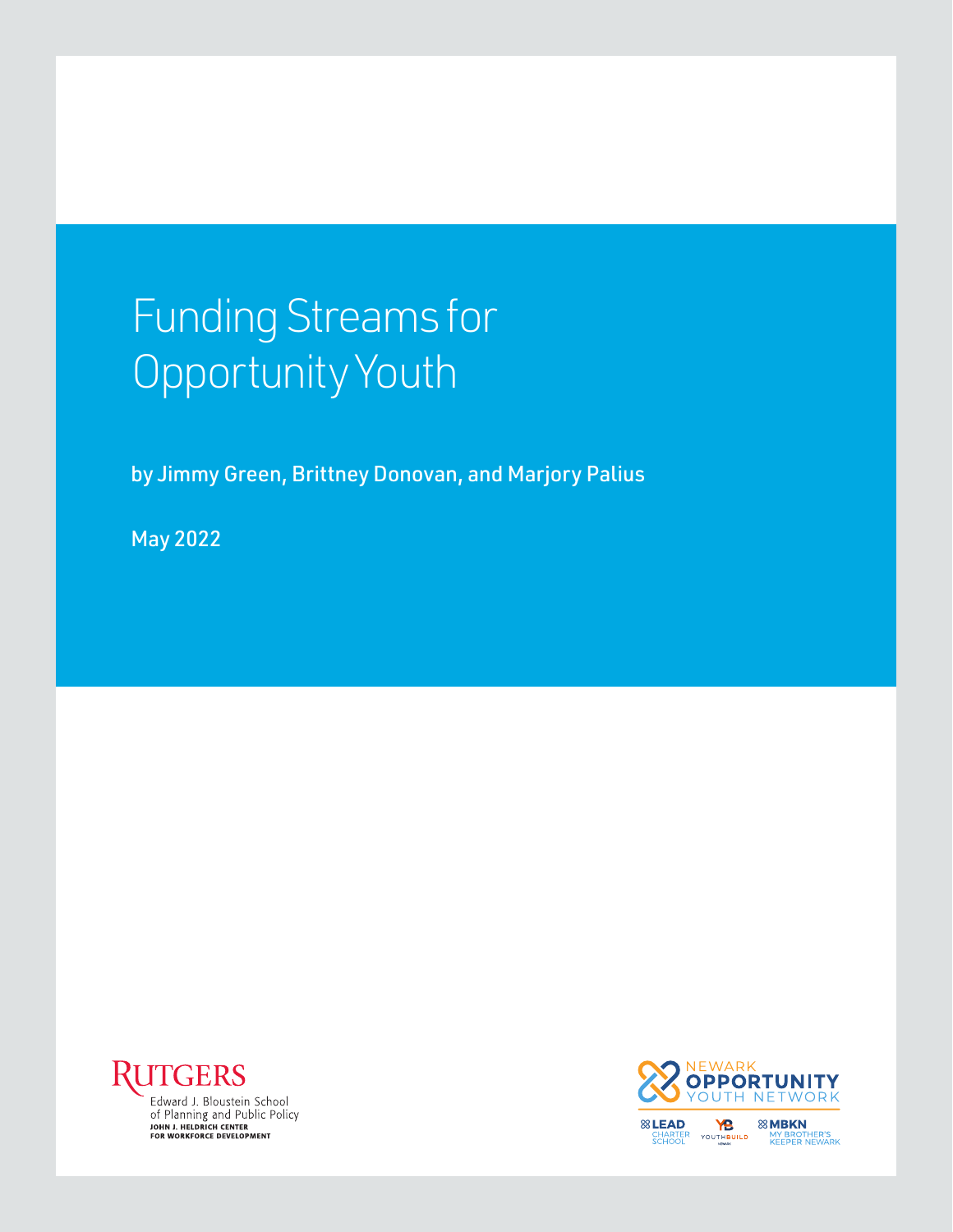### **Contents**

| <b>Foreword</b>                                                | 1  |
|----------------------------------------------------------------|----|
| Introduction                                                   | 1  |
| <b>Research Questions Being Investigated</b>                   | 4  |
| Methodology                                                    | 4  |
| <b>Youth Workforce Development Funding</b>                     | 5  |
| <b>Insights from Stakeholder Interviews</b>                    | 14 |
| <b>Recommendations from Stakeholders</b>                       | 16 |
| <b>Discussion and Conclusion</b>                               | 18 |
| Acknowledgments                                                | 20 |
| <b>Funding</b>                                                 | 20 |
| <b>About the Heldrich Center</b>                               | 20 |
| <b>About Newark Opportunity Youth Network</b>                  | 20 |
| Appendix A. Youth Programs with Funding Source Other than WIOA | 21 |
| <b>Appendix B. References</b>                                  | 22 |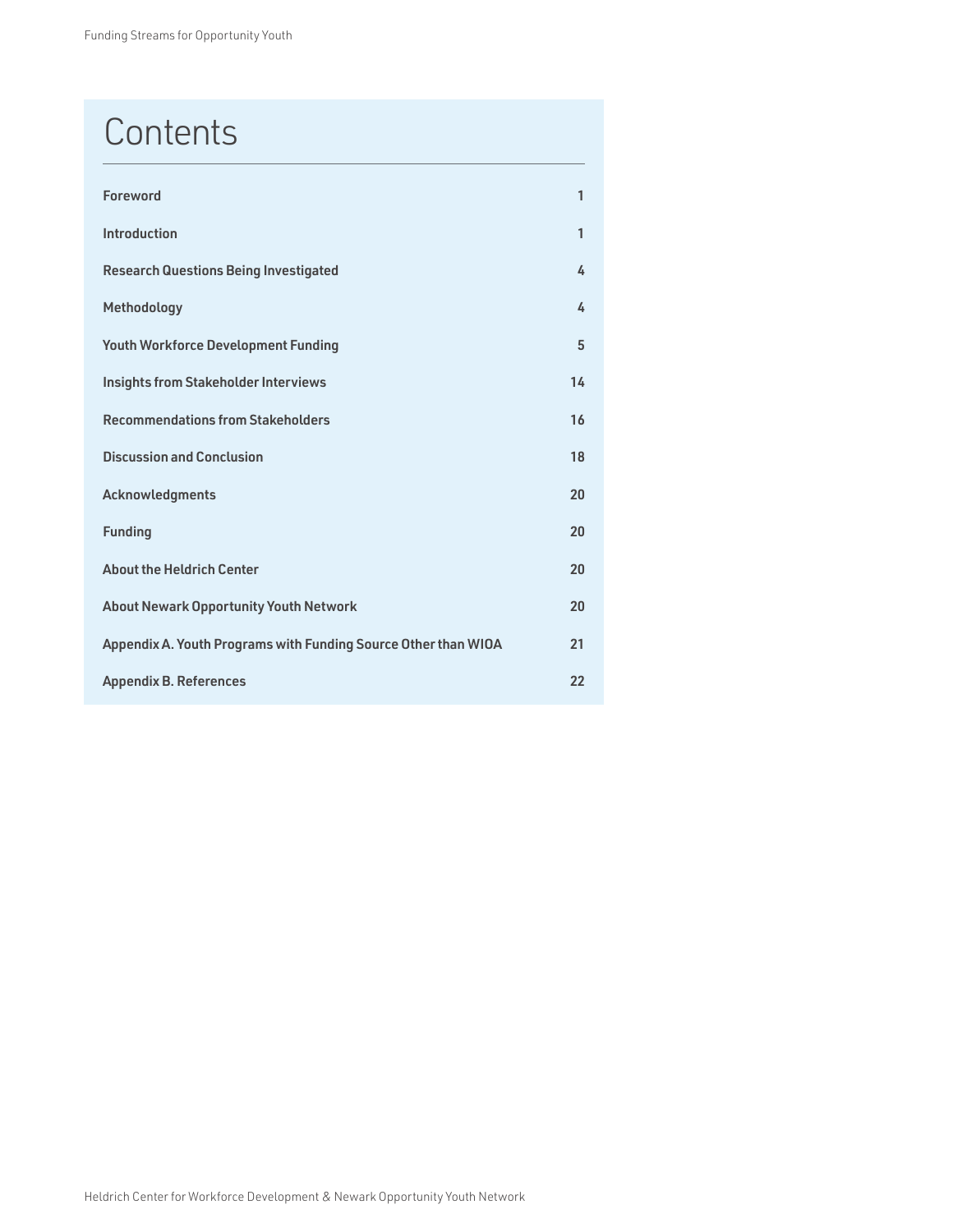### <span id="page-2-0"></span>Foreword

The Newark Opportunity Youth Network (NOYN) was established in 2016 after nearly a decade of serving young people ages 16 to 24 as YouthBuild Newark, an affiliate of YouthBuild USA. YouthBuild is a nonprofit organization that provides educational, employment, and leadership training to young people (ages 16 to 24) across nearly 300 programs in the United States and around the world. NOYN's mission is to help Newark thrive by reconnecting young people ages 16 to 24 who are not in school and not working by establishing exceptional, world-class public schools and educational programs that harness the intelligence and positive energy of low-income young people; proving that young people can achieve positive postsecondary outcomes despite overwhelming odds; and advocating for change in public policy that inhibits young people's success (Fisher & Kim, 2018).

In 2020, NOYN established the Newark Youth Workforce Collaborative (the Collaborative) to address the largely disconnected youth workforce system across Newark, New Jersey. NOYN functions as the backbone of the Collaborative. This collective impact initiative focuses on strengthening Newark's workforce ecosystem by bringing the leaders of youth workforce development together to create systems change that establishes a clear school-toworkforce pipeline for in-school and out-of-school youth and young adults (YYA) ages 16 to 24.

Establishing a system that addresses the needs of YYA in under-resourced communities is more vital than ever given the ongoing COVID-19 pandemic. The rates of youth disconnection from the labor force have increased exponentially since the pandemic began. And the federal relief programs that were implemented to reduce the stress of the pandemic did not serve the most vulnerable youth. Youth between the ages of 16 and 24 who were claimed as dependents did not receive stimulus payments, nor did youth from immigrant families. Additionally, the extended and enhanced Unemployment Insurance benefits were provided only to those individuals who were employed within the formal economy prior to the pandemic (Palmer & Small, 2021).

In light of these recent events that exacerbated what have been long-existing needs of youth in urban areas, a collaborative response was required to mitigate the challenges foisted onto young people, especially those who are not employed and not in education or training. To illuminate viable pathways going forward, this report summarizes the literature around available funding for youth workforce development and the programs serving this population in New Jersey. Interviews with practitioners providing services to youth and other experts in the field shed more light on the possibilities and pitfalls for more coordinated provision of youth services.

### Introduction

In 2020, NOYN established the Collaborative to align programming and resources with other youth-serving organizations in Newark, New Jersey. Over the years, Newark has made great strides in training youth. However, the youth workforce system in Newark was fragmented and operated in silos, especially for in-school youth. To receive assistance, youth had to navigate several systems to receive services because there was no centralized method for providing youth with services that would optimize their potential and provide them with the tools to transcend their circumstances. The Collaborative shares resources to serve both in-school and out-of-school youth in Newark, bridging two systems that historically have operated independently of one another. NOYN's fundamental belief is that the whole is greater than the sum of its parts. Each initiative within NOYN's network has its own unique expertise and focus as it relates to serving young people. The Collaborative leverages the range of diversely focused yet interrelated programming options to strengthen the youth workforce ecosystem in Newark to meet its goal of establishing a schoolto-work pipeline for Newark's young people through education, training, and employment.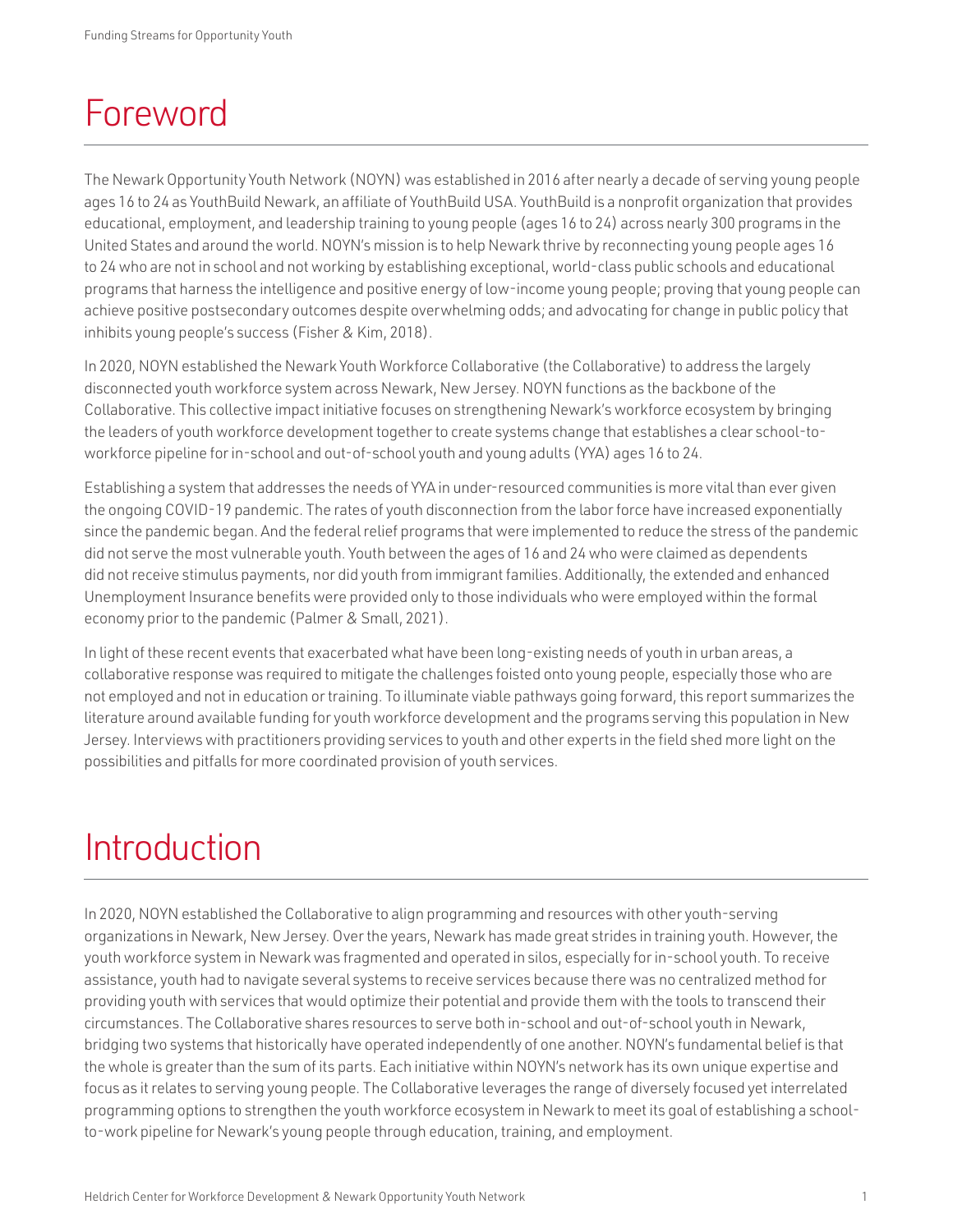Community-based organizations (CBOs) play a critical role in building the capacity of communities and delivering valuable programs and services to the people within them. CBOs help participants lead more productive, healthier, and stable lives. CBOs are an essential institution in serving opportunity youth because of their access to community resources and services that support student learning and their familiarity with the surrounding community's young people and families. NOYN operates a community-based school — Lead Charter School — and partners with a number of CBOs within Newark. It has a long history of working with young people around their school experience, providing social intervention services, and offering a range of opportunities, including tutoring and academic support, arts and cultural activities, sports and recreation, community service, employment and training, and leadership development.

NOYN contracted with the John J. Heldrich Center for Workforce Development at Rutgers, The State University of New Jersey to conduct a comprehensive analysis of the youth workforce development system within the state. The study documents how the youth workforce system developed in New Jersey since the federal Workforce Innovation and Opportunity Act (WIOA) took effect, how it currently functions, and the financial and systemic realities that historically have been an impediment to a more collaborative approach. An unfortunate truth is that sometimes state legislatures design policies that, perhaps unintentionally, inhibit a community's ability to achieve collective impact through leveraging multiple resources. Compliance-driven funding models that limit a program's ability to connect with other programs to expand the impact, or disconnected public agencies that allocate funds and operate programs, to name a few, create obstacles to achieving collective impact. This research aims to provide stakeholders, including direct service providers and policymakers, with the tools to navigate these obstacles to better serve young people in New Jersey.

The literature available around youth workforce development specifically in New Jersey is sparse, so to complement the literature review, researchers conducted in-depth interviews with local and national experts in youth workforce development.

#### Who are Opportunity Youth?

Most Americans face a myriad of challenges as they transition from childhood to adulthood. For those neither working nor in school, these challenges are amplified as individuals also must contend with the financial, social, political, cultural, and/or emotional challenges associated with not being employed or enrolled in a secondary, postsecondary, or credential-offering educational institution. As a descriptive category for that situation, disconnected youth are teenagers and young adults who are between the ages of 16 and 24 and neither working nor in school. This population is also referred to as opportunity youth or alternative youth in the United States and by the acronym NEET (Not in Education, **Employment, or Training**) internationally.

A study conducted by Measure of America found that, in 2018, of the nearly 39 million youth in America, 11.2% of them were disconnected. Measure of America estimates roughly nine million were out of work and school at the peak of the COVID-19 pandemic, and expects the 2020 number to be closer to six million — higher than the post-recession number of 5.8 million disconnected youth. Palmer and Small (2021) estimate the national disconnection rate rose to 28% in June 2020. Of the 4,353,300 disconnected youth estimated in 2018, 32.1% were living in poverty, 25.2% did not finish high school, 51.3% did not get education higher than a high school diploma, 25.2% were women with children, and 38.55% were on Medicaid (Lewis, 2020).

Prior to the pandemic, the United States experienced a strong job market with low overall unemployment, but despite this, a substantial number of young people were disconnected from work and schooling (Loprest, Spaulding, & Nightingale, 2019). Even though there has been an increase in the number of youth who attend school in recent decades, a considerable proportion of young people between the ages of 16 and 24 remain detached from school and the labor force. Understanding these challenges, especially for certain subgroups, is essential to mitigating the challenge of youth disconnection.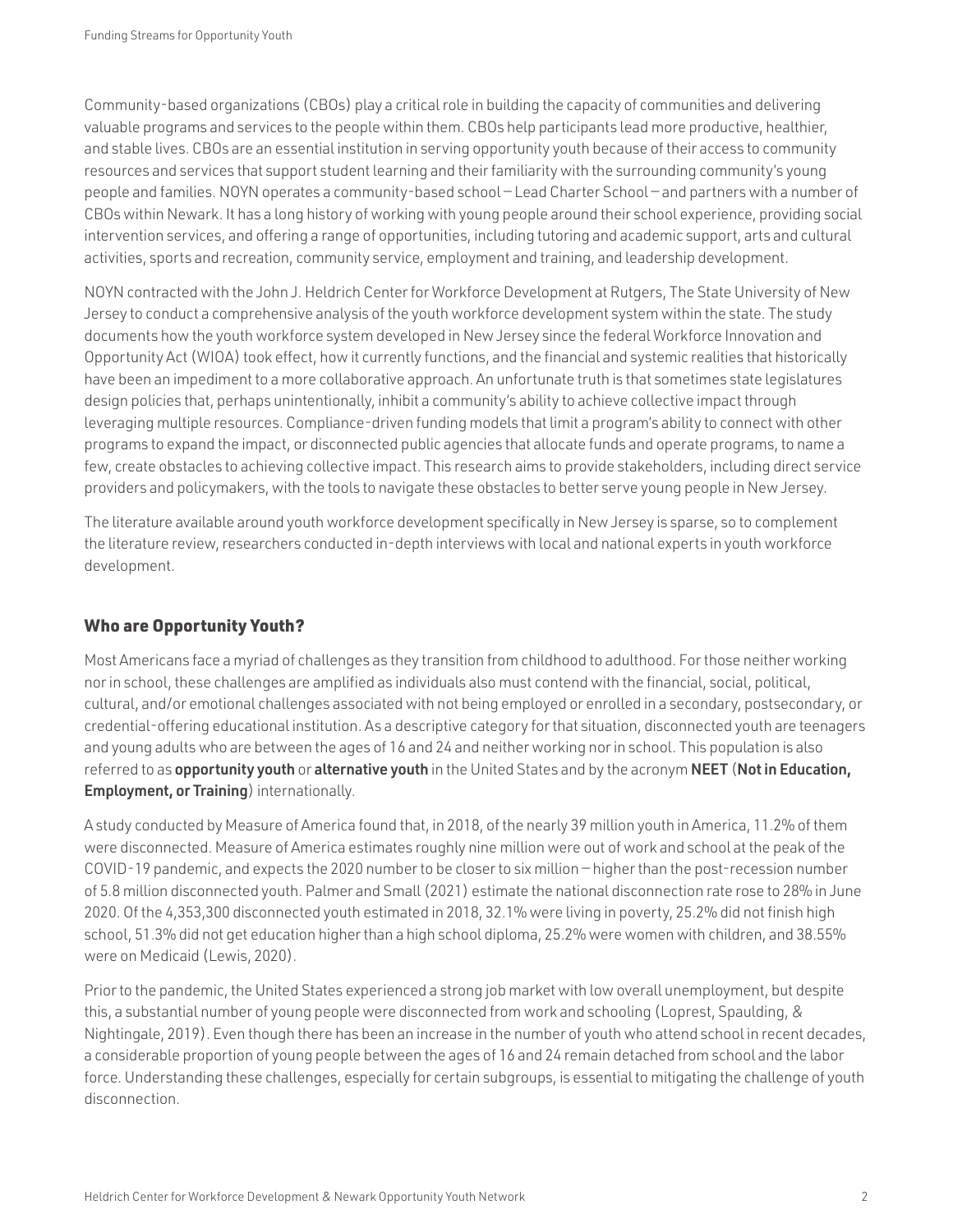The literature is extensive concerning the causes of the decline in the overall participation of the prime-age labor force, and these explanations are similarly relevant for young people who are disconnected from the labor market (Loprest, Spaulding, & Nightingale, 2019). One explanation for the overall decline in labor force participation is stagnant and declining wages for less-educated men of color. According to Rodgers (2019), since the early 2000s, men of color have experienced a decline or stagnation in their wage premium. Many young people who are not attached to the labor market, especially in urban areas, are men of color. Thus, stagnant and declining wages can deter young men of color from entering the workforce. Another argument, according to Abraham and Kearney (2018), is technology that increases the demand and productivity for higher-skilled labor has the opposite effect on less-skilled workers. This phenomenon may explain the increase in schooling of young people over the past few decades, as well as the lack of employment opportunities for less-educated, less-skilled youth who are not in school, many of whom typically live in urban communities of color.

Criminal justice involvement is another barrier to employment for young people, especially in marginalized communities of color. In fact, involvement in the criminal justice system is highest among youth in their teenage years and has a lasting influence on later life outcomes (Loprest, Spaulding, & Nightingale, 2019). By definition, incarcerated youth are disconnected from the labor market, and youth involved in the criminal justice system have trouble transitioning into the labor market. Criminal justice involvement also isolates youth and severs their connections from valuable networks that provide young people with safety and security, such as family, school, and work (Loprest, Spaulding, & Nightingale, 2019).

Another obstacle to employment opportunities is a spatial mismatch between where YYA in under-resourced communities live and the locations where suitable job opportunities are available. Lack of job prospects near home coupled with insufficient means of transportation, which pose a significant challenge for individuals living in communities with enduring poverty, makes an already difficult situation harder (Loprest, Spaulding, & Nightingale, 2019). This outline of barriers is not exhaustive. However, it offers a glimpse into the formidable path that lies in the way of young people who find themselves disconnected.

The benefits reaped by society for investing in both preventing youth disconnection and helping disconnected youth connect to education, employment, or training are substantial, yet many such benefits may not be realized immediately. Therefore, patience and continuous, sustained support are required from the community and stakeholders to realize the full range of benefits that come from investing in underserved populations. The most compelling evidence for society to invest strategically in the development of disadvantaged young people comes from a longitudinal study that began several decades ago in Ypsilanti, Michigan. The High/Scope Perry Preschool Study through Age 27, a long-term study of adults who had received high-quality early childhood care and education, showed participants completed more schooling, committed fewer crimes, had higher rates of employment, and earned a higher income than nonparticipants (Schweinhart & Weikart, 1993). The educational and socio-emotional supports that study participants received when they were three- and four-years-old continued to pay dividends throughout their schooling and into the workforce. There is every reason to believe that the same strategy, when applied to investment in youth workforce development, will yield similarly positive outcomes, particularly if youth can receive a range of supports through CBOs before becoming disconnected.

For those who advocate on behalf of this population, the question demanding an answer is what can and should be done to improve the system of youth workforce development to better serve disconnected youth? This study begins to respond to that question.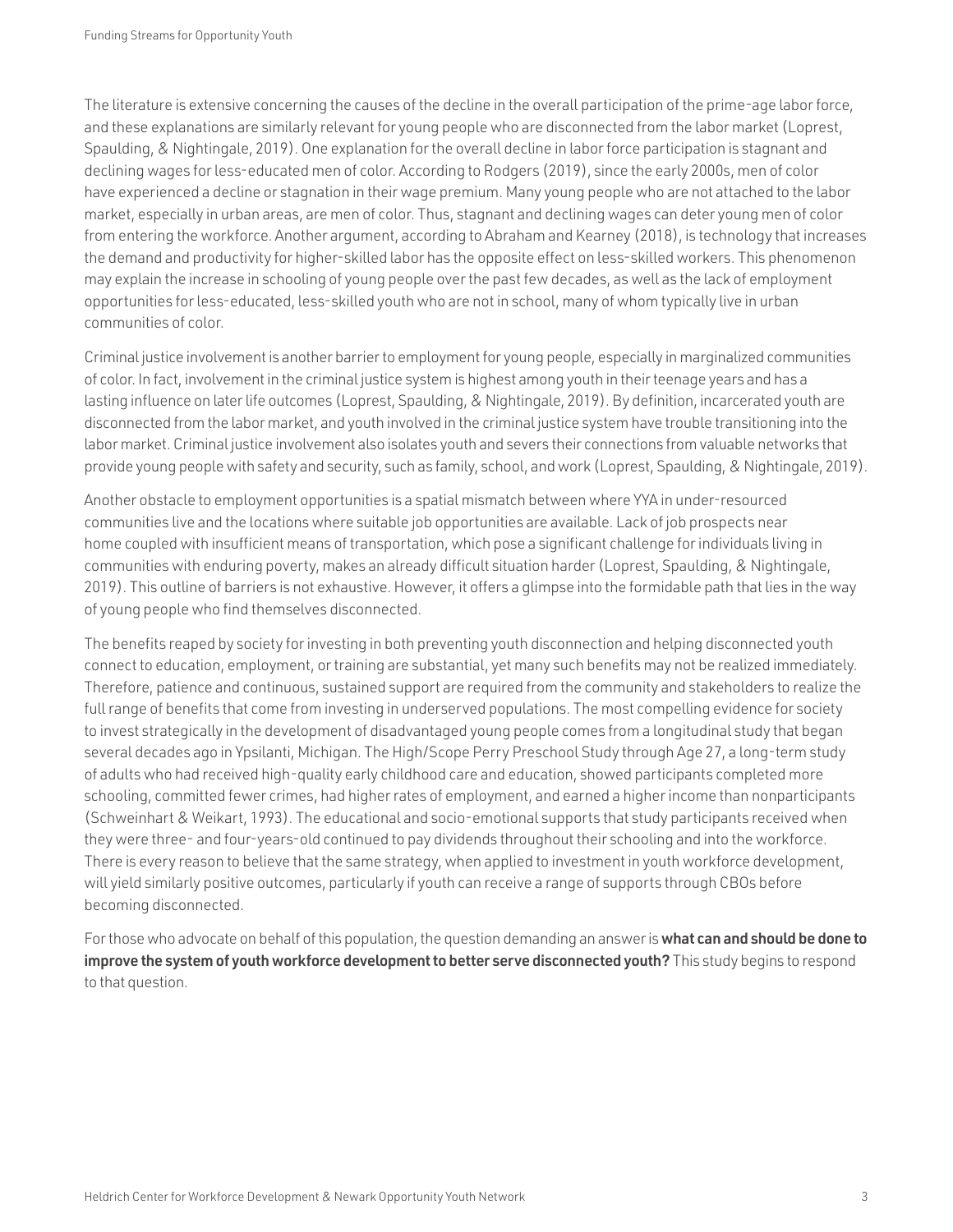### <span id="page-5-0"></span>Research Questions Being Investigated

With an understanding of who are categorized as opportunity youth and some of the barriers that these YYA encounter in seeking support with workforce development, researchers crafted the following research questions to guide investigation of public policy provisions and funding sources available to help address the needs of this population in New Jersey.

- 1. What are the key public policy funding streams that support youth workforce development in New Jersey, including funding streams that support employment specifically for alternative, non-traditional youth, what do they support, and how are they administered? [WIOA, Perkins, other education-related policies? Temporary Assistance for Needy Families (TANF) provisions? Juvenile justice? Vocational rehabilitation?]
- 2. What is the role of the nonprofit and philanthropy community, if any, in being part of the youth workforce development system in New Jersey, specifically as it pertains to alternative, non-traditional youth?
- 3. How, if at all, do the funding streams work in cooperation as a connected system? What barriers or challenges exist to a more integrated youth workforce development system?
- 4. What policy changes could improve the youth workforce development system to make it more of a seamless youth development system, especially as it pertains to alternative, non-traditional youth specifically?
- 5. What policy changes could improve the scalability of promising or effective youth workforce development programs?

## Methodology

The research team used a mixed-methods approach to collect the data for this study. Researchers conducted a literature review to better understand the federal funding sources used to provide workforce and educational services to youth ages 16 to 24, focusing primarily on out-of-school youth. The literature review covers current federal funding policies, including WIOA, TANF, Supplemental Nutrition Assistance Program (SNAP), Federal Pell Grant Program, and Perkins V.

After completing the literature review, researchers interviewed 10 individuals who work in youth workforce development, representing frontline practitioners, nonprofit executives, foundation managers, and other experts to gain insight into the youth workforce system in New Jersey. Interviews took place between August and October 2021, with each interview lasting approximately one hour. The interviews yielded hand-written notes and audio recordings that were coded for analysis.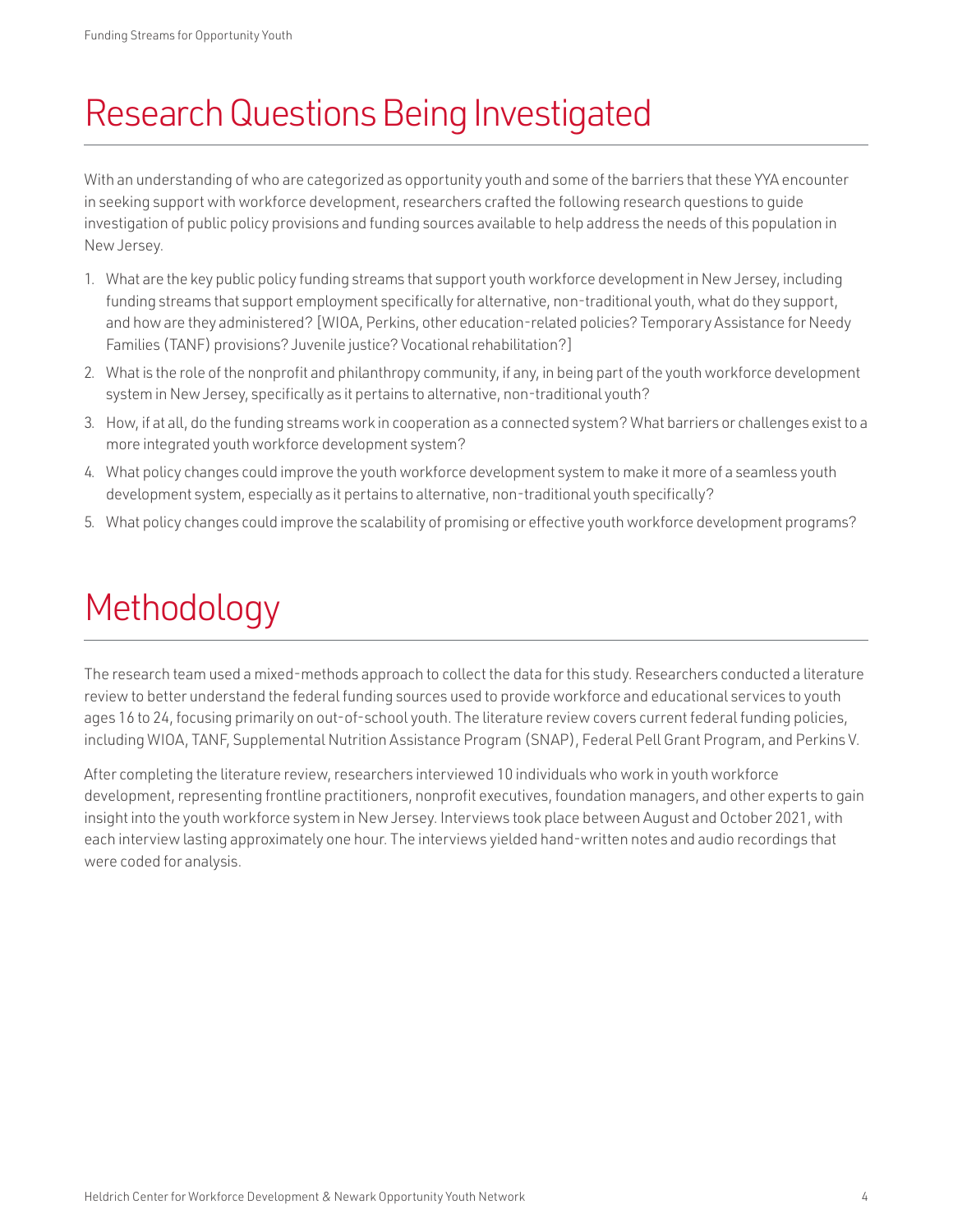## <span id="page-6-0"></span>Youth Workforce Development Funding

#### Funding Streams

Recognizing the importance of cultivating youth to enter the workforce, there have been many federal policies aimed at providing youth with resources and support to aid them in overcoming the barriers and challenges they may face. Over time, these policies have evolved into those that exist today. A brief summary of historical legislation governing programs to serve disconnected youth is provided for context, before discussing the funding available through the current federal policy provisions.

#### **Historical Federal Programs that Served Disconnected Youth**

Starting in the 1960s, the federal government began targeting disconnected young people through job-readiness programs and educational and social supports (Fernandes-Alcantara, 2018). These programs include:

- ► Manpower Development Training Act (1962): Created under President Lyndon B. Johnson's administration to combat poverty, especially for poor families and youth.
- ► Comprehensive Employment and Training Act (1973): Supported disconnected youth, welfare recipients, and impoverished families.
- ► Job Training Partnership Act (1982): Replaced the Comprehensive Employment and Training Act; it provided on-thejob training and job opportunities to disadvantaged youth and adults.
- ► Workforce Investment Act (1998): Offered Title I (job training), Title II (adult education and literacy), Title III (employment services), and Title IV (vocational rehabilitation). Served the same population as previous programs and established One-Stop Career Centers designed to offer seamless access to employment and training programs into an integrated system for job seekers and employers so that job seekers could more easily enter or reenter the workforce (Fernandes-Alcantara, 2018).

#### **Current Federal-level Funding Available for Youth Workforce Development in New Jersey**

The following section provides details of the five major federal policies that provide funding for youth workforce development in New Jersey: WIOA, TANF, SNAP, Pell, and Perkins V. For each policy, programmatic details, funding background, eligibility requirements, restrictions, and limitations of the specific funding stream are provided.

#### Workforce Innovation and Opportunity Act of 2014

#### *Background*

At the federal level, the primary workforce program that serves disconnected youth is WIOA — the offspring of WIA. President Barack Obama implemented WIOA to contend with employment barriers that face disenfranchised communities. WIOA has six core programs. The Title I program — Youth Services Program — provides funding for disconnected youth between the ages of 16 and 24 who have barriers to employment. WIOA provides funding for states to plan and implement programs that help youth build their skills, attain an education, and secure employment. Alongside WIOA, TANF and SNAP provide supplemental services that provide a safety net to youth who participate in workforce development programs. These programs sometimes offer their own workforce components, but primarily function as a supplement to existing programs like WIOA. In fact, the federal governmental structures TANF and SNAP to serve a much wider population than disconnected youth and accommodate a larger variety of outcomes than educational attainment or employment (Thompson, 2017). These federal funds have restrictions and requirements placed on them that dictate for what and how they can be used.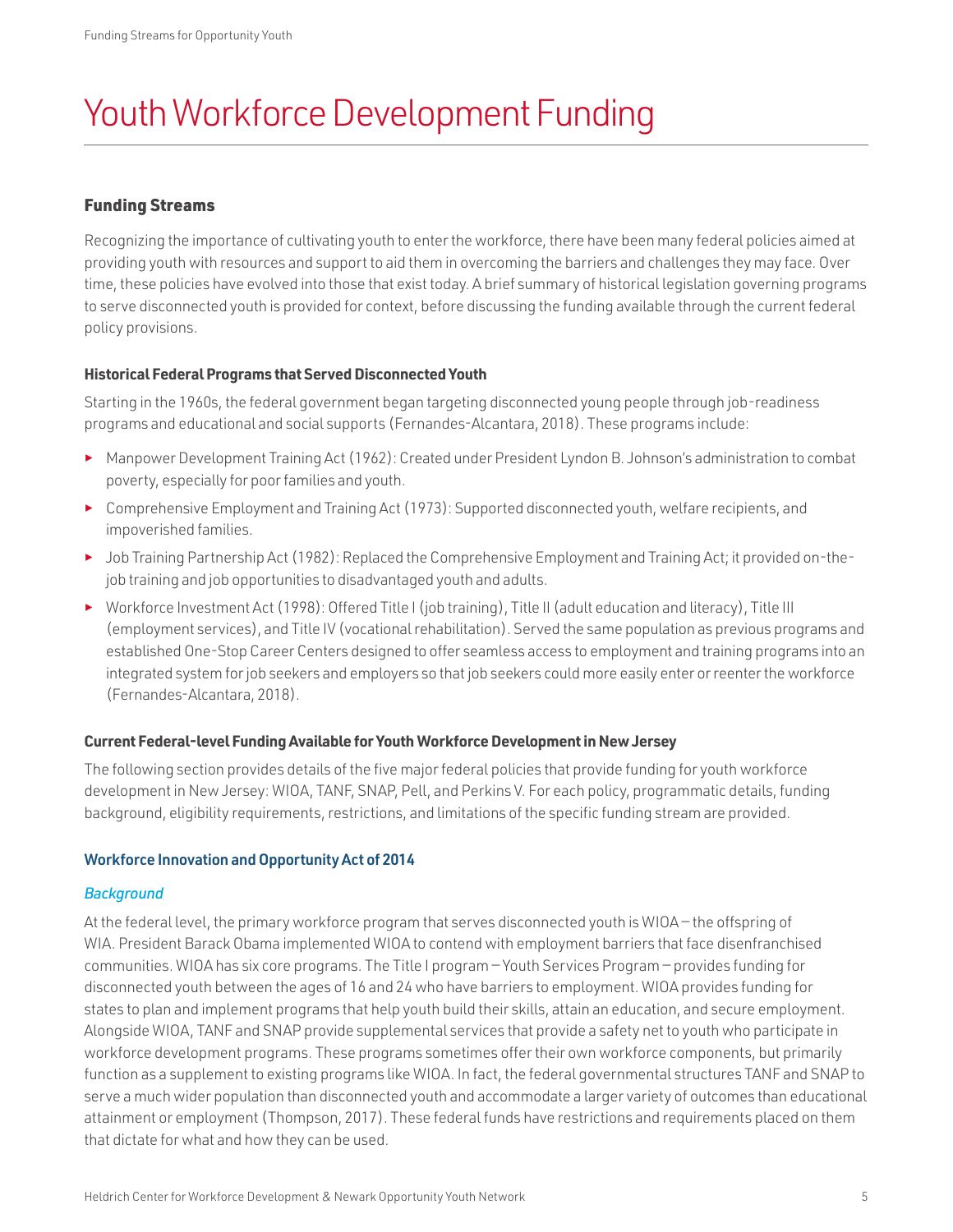How the federal government appropriates funding is complex as funding streams often pass through a level of state and/ or local rule-making processes prior to distribution (Thompson, 2017). Such is the case with federal funds provided by the WIOA Title I Youth Program. Under the legislation, the federal government provides funds to states, which are then distributed among local workforce areas and their development boards, which oversee the planning for youth funds and delivery of services. Federal regulations permit local workforce development boards to designate a standing youth committee to guide planning and operations (Center for Law and Public Policy, 2016). Services are to focus on assisting out-of-school youth and in-school youth with one or more barriers to employment by helping them prepare for postsecondary educational and employment opportunities, attain educational and/or skills training credentials, and secure employment with career/promotional opportunities (U.S. Department of Labor, Employment and Training Administration, 2021).

#### *WIOA Title I Youth Funding*

In program year 2019, Congress allocated \$903,416,000 in funding to WIOA in the federal budget. That year's WIOA allocation funded 137,289 youth nationally, which was lower than previous years due to COVID-19. As shown in Table 1, 73.4% were engaged in employment, education, or training during the fourth quarter after exit. The credential attainment rate was 63.4% and the measurable skill gain rate was 47.1% (U.S. Department of Labor, Employment and Training Administration, 2021).

#### Table 1: WIOA Title I Youth Program Year 2019 Highlights

| Total WIOA funding                                                                     | \$903,416,000 |
|----------------------------------------------------------------------------------------|---------------|
| Youth served, nationally                                                               | 137,289       |
| Percent engaged in employment, education, or training during fourth quarter after exit | 73.4%         |
| Credential attainment rate                                                             | 63.4%         |
| Measurable skill gain rate                                                             | 47.1%         |

Source: U.S. Department of Labor, Employment and Training Administration, 2021.

#### *New Jersey Title I Youth Funding*

In program year 2019, New Jersey served 3,048 youth participants, with 579 receiving training (see Table 2). The employment rate second quarter after exit was 64.6%, and fourth quarter after exit, it increased to 65.2% with a median earning of \$2,629. For youth programs, these employment percentages also reflect youth enrolling in an educational or training program besides employment. For program year 2019, the credential attainment rate was 55.2%, and 64% demonstrated a measurable skill gain. (U.S. Department of Labor, Employment and Training Administration, n.d.-b).

#### Table 2: New Jersey WIOA Title 1 Youth Program Year 2019

| Youth served                                                                           | 3,048    |
|----------------------------------------------------------------------------------------|----------|
| Youth receiving training                                                               | 579      |
| Percent engaged in employment, education, or training during fourth quarter after exit | $65.2\%$ |
| Median earning at fourth quarter after exit                                            | \$2,629  |
| Credential attainment rate                                                             | 55.2%    |
| Measurable skill gain                                                                  | 64%      |

Source: U.S. Department of Labor, Employment and Training Administration, n.d.-b.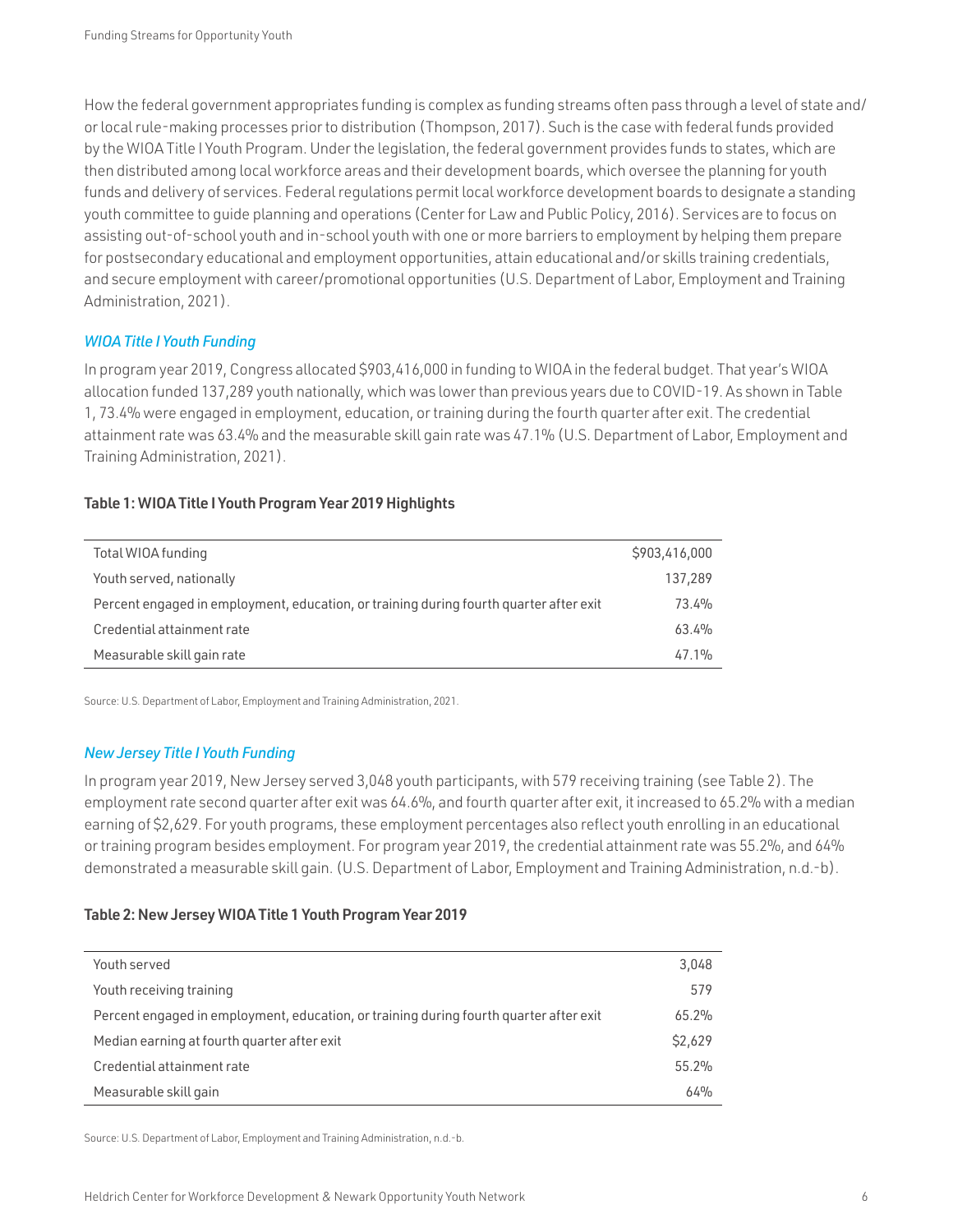#### *Eligibility*

Opportunity youth have a variety of needs that not all funding streams can meet. These needs vary from youth to youth and include academic supports, student support services such as transportation and child care, tuition and fees, intake, assessment, advising and case management, career coaching and job search, and job placement (Thompson, 2017). Programs can sometimes braid funding streams together to facilitate more comprehensive services.

The law requires that a minimum of 75% of youth funds allocated to states and local areas be used to provide services for out-of-school youth and no less than 20% of youth funds be used to provide paid and unpaid work experiences (U.S. Department of Labor, Employment and Training Administration, 2021; n.d.-a). Criteria that define eligibility for out-ofschool youth and in-school youth services under WIOA Title I are presented in Table 3.

#### Table 3: Definition of Out-of-School Youth and In-School Youth under the Workforce Innovation and Opportunity Act (2014)

| Out-of-School Youth Ages 16 to 24                                                                                                                                                                                        | In-School Youth Ages 14 to 21                                                                                                |  |
|--------------------------------------------------------------------------------------------------------------------------------------------------------------------------------------------------------------------------|------------------------------------------------------------------------------------------------------------------------------|--|
| Not attending any school and one or more of the following:                                                                                                                                                               | Attending school, including secondary and postsecondary,<br>a low-income individual, and one or more of the following:       |  |
| A school dropout<br>▶.                                                                                                                                                                                                   | Basic skills deficient                                                                                                       |  |
| A youth who is within the age of compulsory school                                                                                                                                                                       | An English learner                                                                                                           |  |
| attendance, but has not attended school for at least the<br>most recent complete school year calendar quarter                                                                                                            | An offender                                                                                                                  |  |
| A recipient of a secondary school diploma or its recognized<br>equivalent who is a low-income individual and is either                                                                                                   | A homeless individual, a homeless child or youth, or a<br>runaway                                                            |  |
| basic skills deficient or an English language learner                                                                                                                                                                    | An individual in foster care or who has aged out of the                                                                      |  |
| An offender                                                                                                                                                                                                              | foster care system or who has attained 16 years of age and<br>left foster care for kinship guardianship or adoption, a child |  |
| A homeless individual, a homeless child or youth, or a<br>runaway                                                                                                                                                        | eligible for assistance under sec. 477 of the Social Security<br>Act (42 U.S.C. 677), or in an out-of-home placement         |  |
| An individual in foster care or who has aged out of the                                                                                                                                                                  | An individual who is pregnant or parenting                                                                                   |  |
| foster care system or who has attained 16 years of age and<br>left foster care for kinship guardianship or adoption, a child                                                                                             | An individual with a disability                                                                                              |  |
| eligible for assistance under sec. 477 of the Social Security<br>Act (42 U.S.C. 677), or in an out-of-home placement                                                                                                     | An individual who requires additional assistance to<br>complete an educational program or to secure or hold                  |  |
| An individual who is pregnant or parenting                                                                                                                                                                               | employment                                                                                                                   |  |
| An individual with a disability<br>▶                                                                                                                                                                                     |                                                                                                                              |  |
| A low-income individual who requires additional<br>assistance to enter or complete an educational program or<br>to secure or hold employment (U.S. Department of Labor,<br>Employment and Training Administration, 2021) |                                                                                                                              |  |

WIOA under Title I authorizes the Youth Workforce Activities Program, Job Corps, and YouthBuild, to name a few (Palmer & Small, 2021). These programs offer a variety of services, including tutoring; alternative secondary school services; paid and unpaid work experiences, such as summer and year-round employment opportunities, pre-apprenticeship programs, internships and job shadowing, and on-the-job training; occupational skill training; education offered concurrently with workforce preparation and training; leadership development opportunities; supportive services; mentoring; follow-up services; comprehensive guidance and counseling; financial literacy education; entrepreneurial skills training; services that provide labor market and employment information; and postsecondary educational and training preparation activities (U.S. Department of Labor, Employment and Training Administration, 2021). For a detailed list of programs, see Appendix A.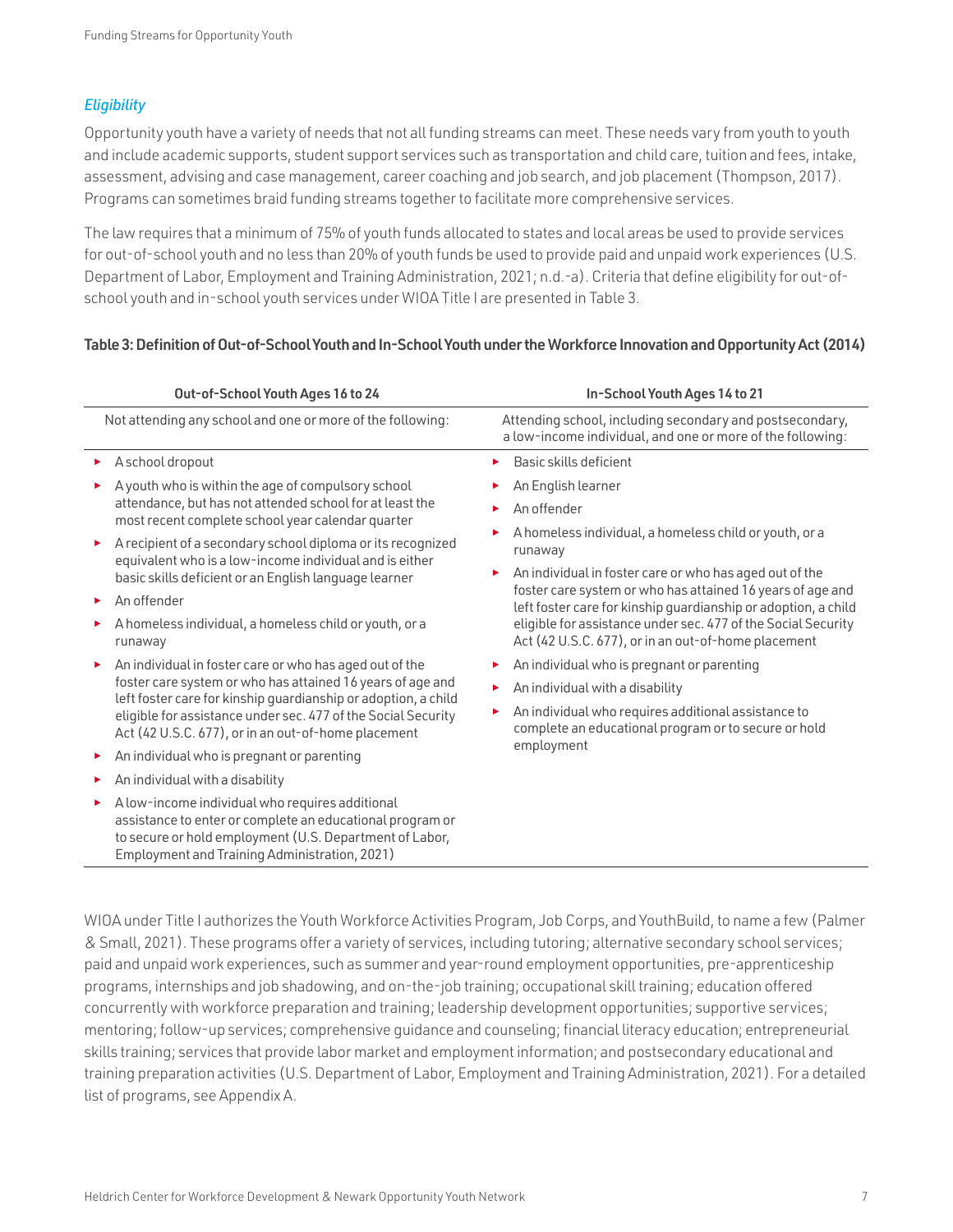It is important to note that the federal government created a formula to determine how resources are allocated. This formula considers the number of unemployed individuals in areas of substantial unemployment, the number of excess unemployed individuals, and the number of economically disadvantaged youth (U.S. Department of Labor, Employment and Training Administration, 2021). Areas of substantial unemployment are defined as ones that have an unemployment rate greater than 6.5%, and the number of excess unemployed individuals measures how many more unemployed individuals a state has above a standardized rate of 4.5% unemployment (U.S. Department of Labor, Employment and Training Administration, n.d.-c).

#### *Limitations*

Programs lack stable and adequate funding through WIOA allocations to states. In general, youth workforce development programs serving opportunity youth that receive funding from WIOA are designed to promote selfsufficiency. However, some of these programs authorized by WIOA to increase economic self-sufficiency among opportunity youth lack adequate funding to help them successfully transition to adulthood (Palmer & Small, 2021). Moreover, restrictions on how funds can be spent further impede the path to attaining self-sufficiency for economically disadvantaged, disconnected youth.

- 1. Funding restrictions: According to an Aspen Institute study, youth service providers report it was difficult to use WIOA funds for housing costs. Likewise, transferring to other WIOA programs when an individual ages out of youth services can be challenging, and there are restrictions on the types of postsecondary credential types that WIOA funding can support ([Thompson, 2017, p. 14\)](https://aspencommunitysolutions.org/wp-content/uploads/2013/06/OpportunityLost-Final-Digital.pdf).
- 2. Narrow performance goals: Most youth-serving organizations funded by WIOA focus on connection to education, training, and employment. However, there are other social supports that too often get ignored yet would enable a healthy and successful transition to adulthood such as adequate housing, child care, health care, social and community connections, and livable wages.
- 3. Misalignment of performance measures and lack of coordination: WIOA recognizes the need to coordinate workforce development programs; among its purposes is to "support the alignment of workforce investment, education, and economic systems" (Brown, Conroy, & Kirby, 2019), and "improve the quality and labor market relevance of workforce investment, education, and economic, and economic development efforts" (Crumpton, 2019). However, reaching this aspiration is challenging because many workforce development programs continue to work in silos

Additionally, WIOA funds youth programs that increase economic self-sufficiency among disconnected youth and young adults. However, there are other dimensions that are crucial for a successful transition into adulthood (Palmer, Narendorf, & Graaf, 2021). The Search Institute and the Social Development Research Group, for instance, identified eight dimensions beyond the typical connection to education, training, and employment that account for the role of security and safety in achieving self-sufficiency (Palmer, Narendorf, & Graaf, 2021). These include: physical health, psychological and emotional well-being, life skills, ethical behavior, healthy family and social relationships, educational attainment, constructive educational and occupational engagement, and civic engagement. Therefore, youth programs may benefit from more extended support through additional WIOA funding.

#### Temporary Assistance for Needy Families

#### *Background*

TANF assists families with children when the parents or other responsible relatives cannot provide for the family's basic needs (U.S. Department of Health and Human Services, n.d.). Through TANF, the federal government distributes block grants that provide states with flexibility to carry out programs aimed at helping low-income families with children achieve economic self-sufficiency. Under TANF, states must spend some of their own dollars to receive the block grants to fund programs. The state spending requirement is known as the "maintenance of effort" requirement. States are permitted to use federal TANF funds and maintenance of effort dollars to meet any of the following four goals as set out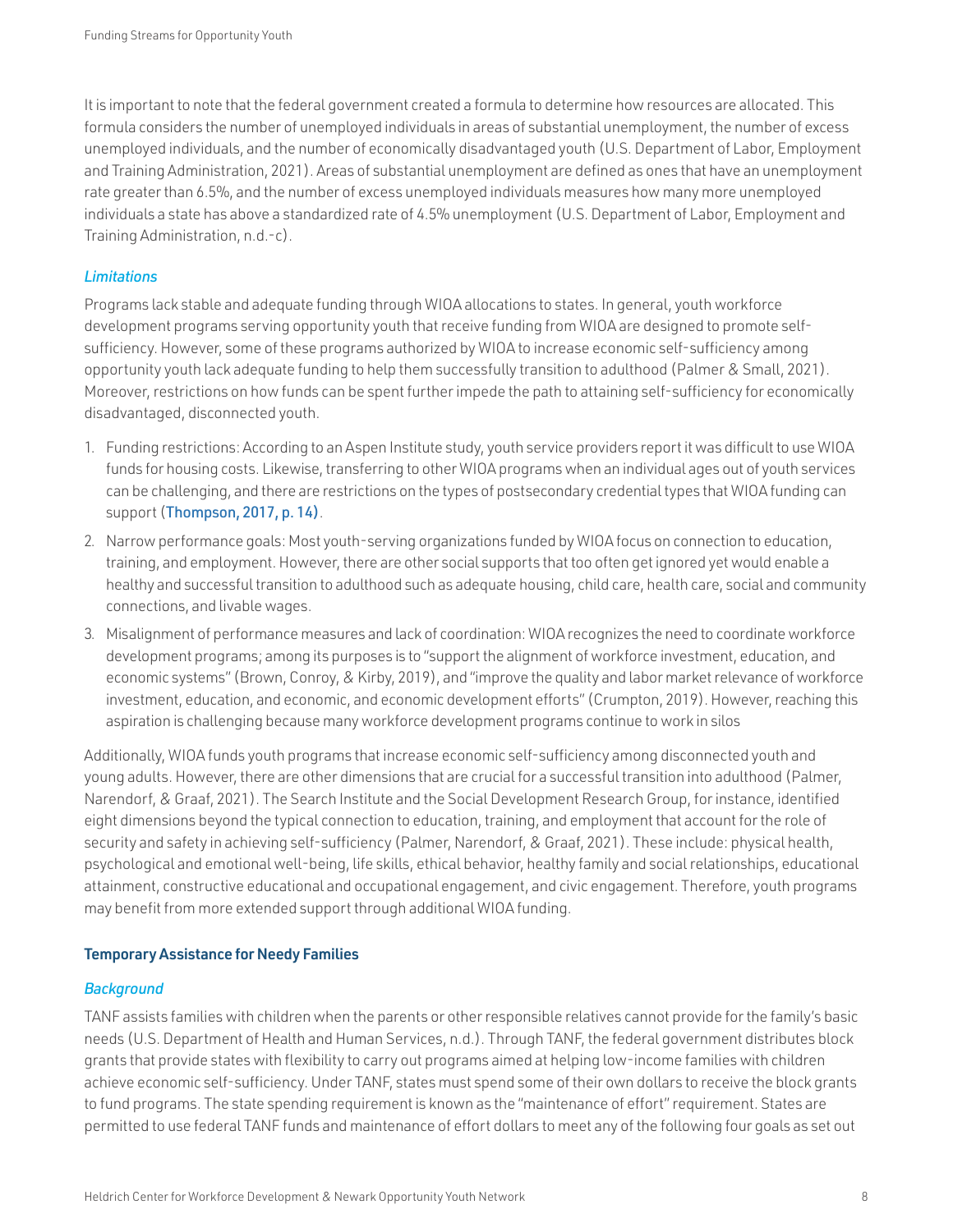in the law: assisting needy families so children can be cared for in their own homes or in the homes of relatives; reducing the dependency of needy parents by promoting job preparation, work, and marriage; preventing pregnancies among unmarried persons; and encouraging the formation and maintenance of two-parent families. In addition to a variety of services, states may use TANF to fund monthly cash assistance payments. Additionally, TANF funds may be used to run programs that are specifically designed for youth and provide education and training, additional supports, and resources (U.S. Department of Health and Human Services, n.d.).

The TANF program in New Jersey is referred to as WorkFirst NJ. WorkFirst NJ uses federal dollars to implement several programs serving youth in the state. The following programs receive support:

- ► New Jersey Youth Corps,
- Outreach to At-risk Youth Programs,
- Adolescent Pregnancy Prevention Initiative and School-based Youth Services, and
- ► Independent and Living Skills Training/Supports.

New Jersey Youth Corps is a program designed to help young people earn their GED while acquiring valuable life skills and job readiness experience. The main components of the program are community service projects, personal and career counseling, employability and life skills, educational development, and continuing support services. Additionally, New Jersey Youth Corps provides pregnancy prevention services to young people who are at risk of pregnancy (New Jersey Department of Human Services, 2017).

New Jersey also uses federal TANF and state maintenance of effort dollars to fund outreach to at-risk youth (OTARY) programs, which are designed to prevent crime/juvenile delinquency and deter gang involvement by providing enhanced recreational, vocational, educational outreach, and supportive services to youth ages 13 to 18, with options to serve up to age 21. OTARY programs are located in communities with high rates of crime and gang violence. Youth do not have to be receiving child welfare services to be eligible to participate in these programs. OTARY programs partner with local schools, government, law enforcement, and other community providers to reduce the impact of risk factors on youth while developing resiliency and increasing protective factors (New Jersey Department of Human Services, 2017).

TANF funds the School-based Youth Services Programs, which operate at least one site in each county of New Jersey and provide "one-stop" comprehensive services at high schools and in some middle and elementary school sites before, during, and after school, as well as during the summer. Each site provides connection points to health care, counseling, job and employment training, substance use counseling, recreation, and referral services (New Jersey Department of Human Services, 2017).

New Jersey also uses federal TANF dollars to fund Independent Living Skills Training and Supports. The skills trainings and supports are intended to help youth enhance their independence, money management, employment-directed skills, and decision-making skills, as well as preventing outcomes such as teen pregnancy. Funds may be used to offer onetime services or goods and other items that help youth become employed, go back to school, or facilitate independence. Examples include finding a place to live, transportation to secure housing or employment, initial basic furniture purchase, tuition reimbursement, payment for driving lessons, or car insurance. Youth receiving these funds participate in life skills education that teaches pregnancy prevention (New Jersey Department of Human Services, 2017).

Between July 1, 2018 and June 30, 2019, the State of New Jersey spent a total of \$30,133,371 on services for children and youth and \$69,698,110 on work, educational, and training activities, combining federal and state dollars (U.S. Department of Health and Human Services, Office of Family Assistance, 2020).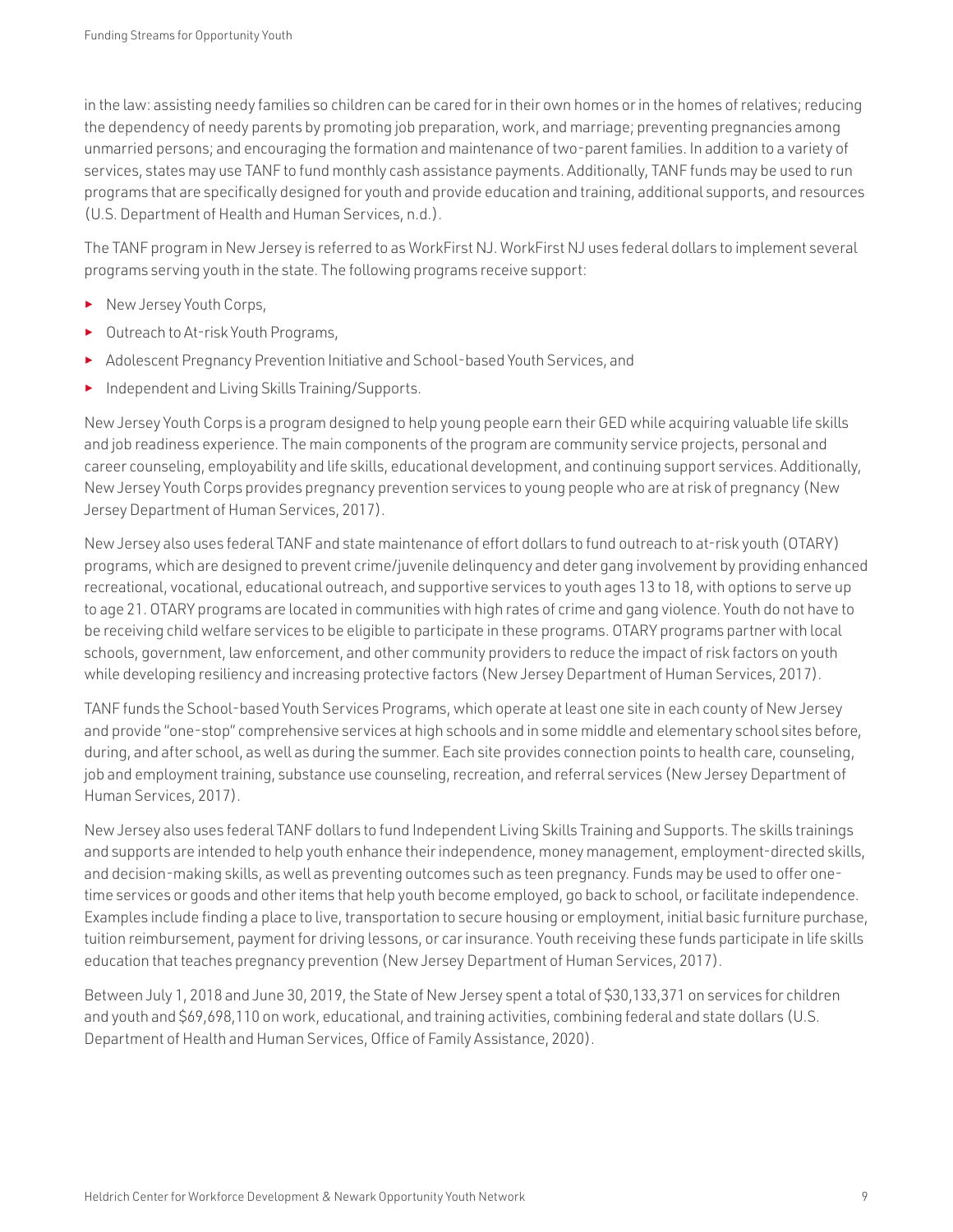#### *Eligibility*

Only U.S. citizens or eligible non-U.S. citizens (individuals who are a U.S. national or a U.S. permanent resident) are eligible. Participants cannot have any other forms of income to receive cash assistance. There is a 60-month lifetime limit on benefits (New Jersey Department of Human Services, 2017).

#### *Limitations*

There are several limitations that restrict distribution of TANF supports, beyond the lifetime limits and work restrictions mentioned in the eligibility requirements. Further restrictions include limits on education and training hours counting toward work requirements, low level of cash assistance, 60-month maximum lifetime benefits, and recipients must work within two years.

#### Supplemental Nutrition Assistance Program Education and Training Program (SNAP E&T)

#### *Background*

SNAP, administered by the U.S. Department of Agriculture's Food and Nutrition Service (FNS), is the largest federal program that provides eligible, low-income individuals and families with financial support for food through issuing an electronic benefit transfer card that can be used to purchase eligible food items at authorized retailers [\(Benefits.](http://Benefits.gov) [gov,](http://Benefits.gov) n.d.). FNS also administers SNAP E&T, which disburses funding to states to provide education, training, work experience, and support services to help SNAP participants become economically self-sufficient and reduce their need for SNAP benefits (Lower-Basch, 2014; U.S. Department of Health and Human Services, Office of Family Assistance, 2016). These programs aim to reduce barriers through a variety of support services as participants prepare for and obtain employment.

Each state is required by law to operate a SNAP E&T program and receives federal funding annually to operate it (Food and Nutrition Service, U.S. Department of Agriculture, n.d.). States have considerable flexibility in determining how to administer the program, as it is up to the individual state to determine which SNAP participants to serve, whether it is voluntary or mandatory, as well as which services to offer and who will provide the services (Food and Nutrition Service, U.S. Department of Agriculture, n.d.).

There are three funding streams for SNAP E&T and each can cover a variety of program costs, including administrative costs, direct program costs, and supportive services for participants. All states receive E&T Program Grant "100 Percent Funds," which are formula-based grants to plan, implement, and operate services. "Fifty Percent Reimbursement Funds" may be requested by a state to cover costs exceeding those covered by 100 Percent Funds, or for supportive services provided to participants. The third funding stream is "Able-bodied Adults without Disabilities" ("pledge" state) grant funds, which are available to states that pledge to offer E&T services to those meeting criteria for able-bodied adults without disabilities. This source of funds can be used to extend further help to those who are at risk of losing SNAP eligibility due to time limits. States must request to be a "pledge" state to receive these funds (SNAP to Skills, U.S. Department of Agriculture, n.d.).

The SNAP E&T funds can be used to meet a variety of opportunity youths' needs by providing them with skills, education and training, and supportive services to help them succeed in employment. As long as the youth meets SNAP eligibility requirements, they are eligible for SNAP E&T services. However, some challenges do exist as only the 50 Percent Reimbursement Funds may be used only to pay for participant expenses deemed "reasonably necessary and directly related to program participation" (supportive services), including transportation, dependent care, equipment and supplies related to training, books, uniforms, and licensing fees (SNAP to Skills, U.S. Department of Agriculture, n.d.). Local areas or programs must be able to front the cost of providing services in their entirety and will be reimbursed for 50% of costs. Many YYA struggle with housing security, for which SNAP E&T funds cannot be used if it is not directly related to program participation. Another challenge is that out-of-school youth ages 16 or 17 who are head of the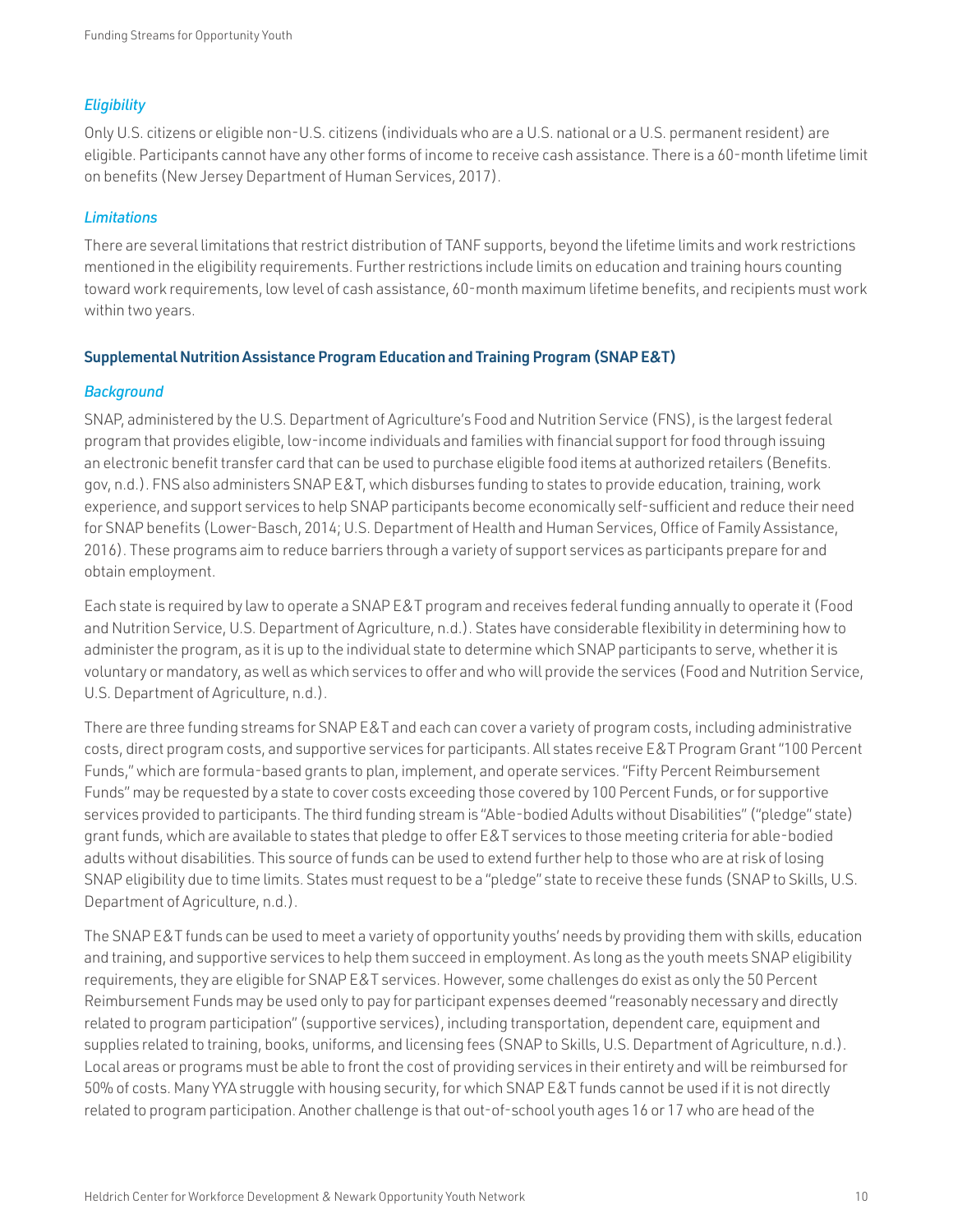household or are not attending school may be subject to work requirements set forth by the legislation. However, FNS encourages states serving 16- and 17-year-olds not attending school to coordinate service through the WIOA Youth Program (Food and Nutrition Service, U.S. Department of Agriculture, n.d.).

#### SNAP E&T in New Jersey

SNAP E&T funding provides assistance to obtain the skills and supports necessary to secure a job. It also provides recipients with an opportunity to meet the work requirements to remain eligible for SNAP benefits. In New Jersey, employment and job readiness activities under SNAP E&T are provided by the New Jersey Department of Labor and Workforce Development. Participation in New Jersey in an E&T program is mandatory for SNAP participants without an exemption. The mandate requires that individuals participate for up to 30 hours a week to keep their benefits, with the amount of required hours depending on the individual participant's situation. Able-bodied adults without dependents are subject to special time limits that restrict their participation to three months of SNAP benefits unless they are working or enrolled in an employment and training program (New Jersey Department of Human Services, n.d.-a). New Jersey's SNAP E&T program provides recipients with access to short-term vocational or technical training, on-the-job training, job placement services, case management services, High School Equivalency or GED, English language training, literacy or other adult basic education, job search training (including résumé writing and interviewing skills), and group and individual job search activities. Those who participate in an E&T program can receive help with transportation and other supportive services such as reimbursements for uniforms or personal safety items (New Jersey Department of Human Services, n.d.-b).

#### *Eligibility*

Individuals seeking support from SNAP E&T funds must meet income eligibility requirements that are based on factors such as household size and income (Thompson, 2017).

#### *Limitations*

A limitation is that SNAP E&T funds can only be used for employment and/or educational costs, which include vocational and technical education. Organizations providing services must meet the 50% matching requirement in order to receive SNAP E&T funds. Moreover, the reimbursement process is cumbersome for community-based organizations. Feeling constrained by restrictive provisions and unwieldy processes, many states fail to take full advantage of SNAP E&T resources, leaving unclaimed funds every year (Thompson, 2017). The policy lacks built-in barrier reduction supports for recipients that are essential for reconnecting youth to education and employment but are not directly service related, such as mental health services and housing assistance.

#### Pell Grant Program

#### *Background*

Under the federal Pell Grant program, need-based grants are awarded directly to low-income, undergraduate students and certain post-baccalaureate students to promote access to postsecondary education. The amount of the grant is dependent on the student's expected family contribution toward the cost of schooling, the cost of attendance determined by the institution, the student's enrollment status, and whether the student attends for a full academic year or less. Pell Grants may be used at any of approximately 5,400 participating postsecondary institutions, and students may not receive federal Pell Grant funds from more than one school at a time.

Financial need is determined by the U.S. Department of Education using a standard formula to evaluate information reported in the Financial Application for Federal Student Aid and to determine the expected family contribution. Fundamentals of the formula include the student's income and assets, if independent, or parents' income and assets if the student is dependent; family household size; and the number of family members attending postsecondary institutions. The formula uses different assessment rates and allowances for dependent students, independent students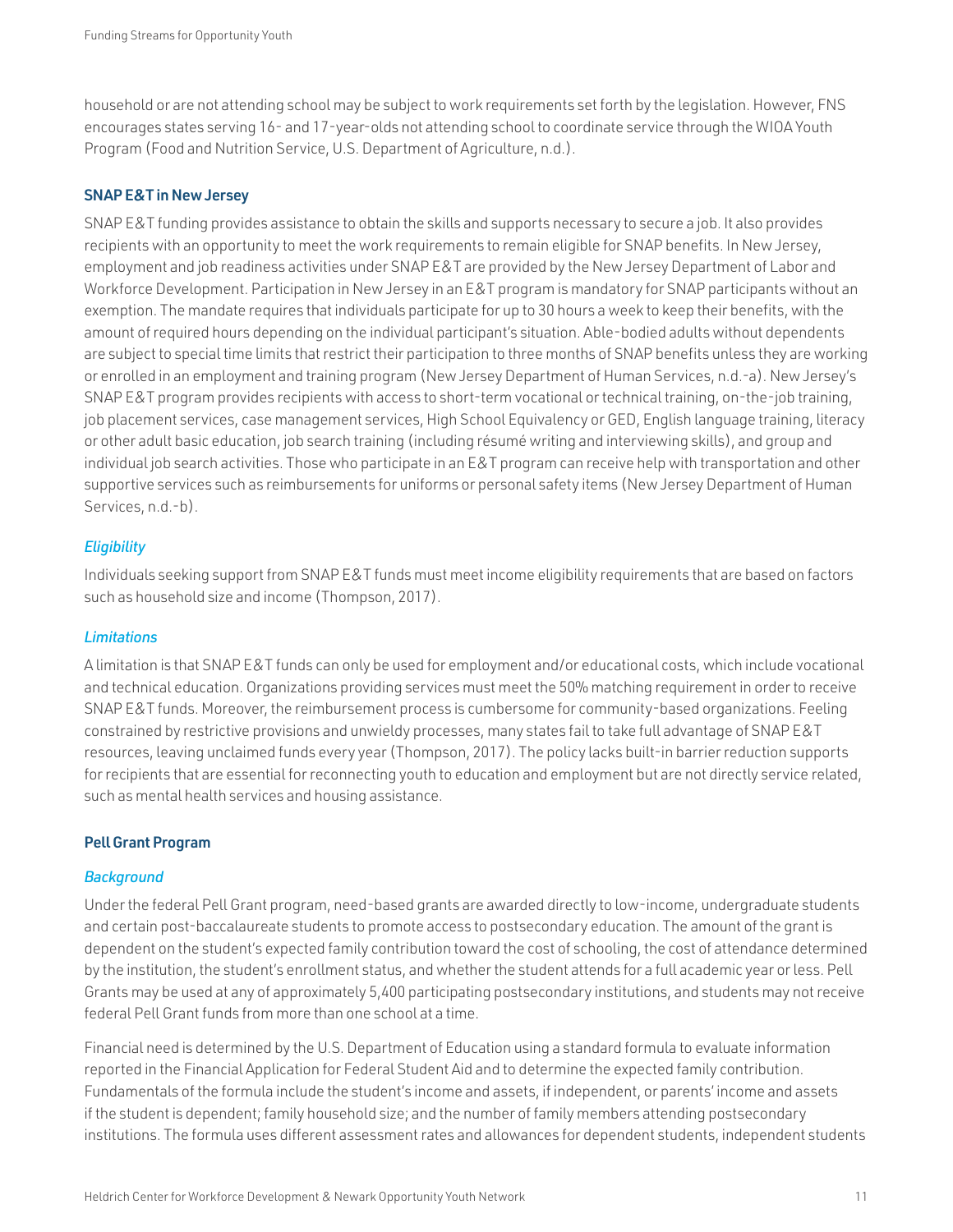without dependents, and independent students with dependents. Once the formulaic funding amount has been determined, participating postsecondary institutions disperse the federal Pell Grant funds by crediting the student's school account, paying the student directly, or a combination of those methods, once per term or twice per academic year (U.S. Department of Education, 2015). This formula includes added benefits to individuals who are homeless, orphans or wards of the states, as well as other criteria that disproportionately impacts opportunity youth.

#### *Eligibility*

In order to be eligible to receive Pell Grant funds, an applicant must be able to demonstrate financial need, be a U.S citizen or eligible noncitizen, be enrolled in an eligible degree or certificate program at one of the 5,400 accredited colleges or career schools that participate in the Pell Grant program, and make satisfactory progress. Pell Grant money can be used for tuition, fees, and books. There is a lifetime limit to the amount an individual can receive based on calculating the actual amount of the award used per year vs. the scheduled award amount per year (U.S. Department of Education, n.d.).

#### *Limitations*

The federal Pell Grant program places a lifetime limit on what an individual can receive. Due to that limitation, funds received from Pell are not enough to cover the cumulative costs of college.

#### Perkins V Funding for Career and Technical Education

#### *Background*

In 2018, the Strengthening Career and Technical Education for the 21st Center Act was signed into law, reauthorizing the Carl D. Perkins Career and Technical Education Act of 2006. Perkins V, as it is referred to, provides federal support for career and technical education (CTE) programs aimed at improving the academic and technical achievement of learners by increasing learner access to high-quality CTE programs with alignment across K-12 education, postsecondary education, and the workforce (New Jersey Department of Education, n.d.).

Perkins V funding is provided to states to distribute to institutions, schools, and agencies in order to implement CTE programs. In New Jersey, as in many other states, eligible recipients must submit an application to receive money from the federal funding that is funneled through the New Jersey Department of Labor and Workforce Development. Funds may be used to implement programs and components providing career exploration and development activities; skill building necessary to pursue high-skill, high-wage, or in-demand industry sectors or occupations; and professional development of staff, educators, and personnel. Under Perkins V, youth are considered a special population. This means that youth are among those for whom Perkins dollars may be used to support to reduce or eliminate their out-of-pocket expenses through paying costs associated with certain fees, transportation, child care, or mobility challenges as a stipulated provision for special populations (New Jersey Department of Education, 2021).

Nationwide, there were 8,910,991 secondary CTE participants and 3,539,930 postsecondary CTE participants during program year 2018–19 (U.S. Department of Education, Office of Career, Technical, and Adult Education, n.d.). Perkins V has a strong tie to other federal policies that support education as workforce preparation, including WIOA, Higher Education Act, Individuals with Disabilities Education Act, and Every Student Succeeds Act. These connections are found within coordinated planning and implementation requirements, aligned definitions and accountability indicators, and coordination of learner supports, as well as through common stakeholders (Advance CTE, 2020). The federal government's encouragement of coordination between Perkins V and WIOA is particularly emphatic.

In New Jersey, Perkins V funding works closely with WIOA Title I. The state encourages the expansion of CTE programs and services for youth from low-income communities, as well as support to at-risk students to graduate high school. Out-of-school youth services and supports are also aligned with WIOA Title I to ensure that they have the opportunity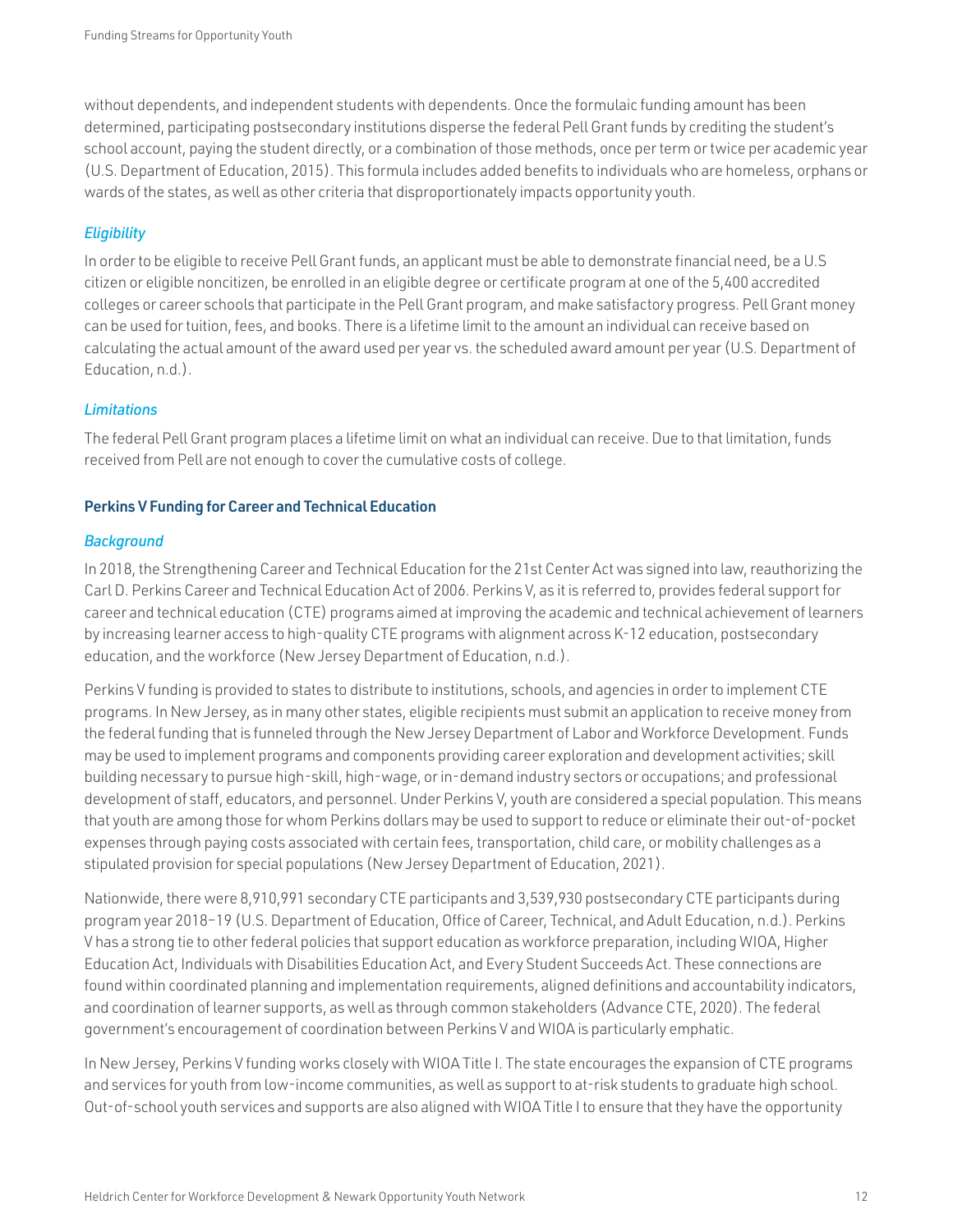to partake in educational and training programs that lead to postsecondary credentials, employment, or continuation of their education in CTE programs. New Jersey's One-Stop Career Center system delivers and coordinates workforce development activities and job placement services (New Jersey Department of Education, 2020).

The New Jersey Department of Education delivers CTE at the secondary level through local high schools and county vocational-technical schools, which provide supplemental education and career training to high school students and adult learners. Community and county colleges in New Jersey deliver CTE at the postsecondary level. CTE providers and workforce systems collaborate through statewide advisory committees and boards, sharing of labor market information, and an approved common list of industry-recognized credentials (Advance CTE, 2020). In fiscal year 2020, New Jersey received nearly \$25.8 million in federal Perkins V funding, with 55% of funding directed to the secondary school level and 45% directed to the postsecondary level. Eligible secondary institutions receive a minimum gross allocation of \$15,000 and eligible postsecondary institutions receive a minimum allocation of \$50,000. If the recipient's allocation would be less than the applicable amount previously mentioned, they may form a consortium with another or other recipients.

New Jersey designated 10% of funds for state leadership activities, including for CTE teacher recruitment and retention. Funds will be used to "support CTE Teacher Preparation Programs that prepare individuals entering the secondary CTE teaching profession through New Jersey's alternate route teacher program" (New Jersey Department of Education, 2020).

During the 2018–19 school year, New Jersey served 74,986 secondary CTE participants and 109,683 CTE postsecondary/adult CTE participants. Secondary education graduation rates for the 2017–18 school year were 98% of CTE concentrators (a student at the secondary-school level who completed at least two courses in a CTE program or earned 12 credits in a CTE program at the postsecondary level) and 91% of all high school students. In addition, 94% of New Jersey postsecondary CTE concentrators met performance goals for technical skills in 2018 (Association for Career and Technical Education, 2021).

#### *Eligibility*

Any individual enrolled in a secondary or postsecondary institution in New Jersey is eligible for funding through Perkins V to support student costs of participating in CTE.

#### *Limitations*

Individual organizations and educational institutions must apply to the state to receive funding. The impact on the overall youth population depends on the programs that receive funding to support programs and provide services to youth. Funding must be applied for annually and is subject to changing funding levels. There is no set cap on how much funding an institution may receive, and the state requires that only a certain percentage of the entire budget be used for secondary and postsecondary educational programs.

#### Other, Non-federal Funding Available for Youth Workforce Development in New Jersey

While WIOA, TANF, SNAP, Pell, and Perkins are the big federal funding streams supporting opportunity youth, other smaller-scale federal and non-federal funding sources are available to financially support disconnected youth programs. Three prominent sources include Performance Partnership Pilots, the Social Innovation Fund, and the Learn and Earn to Achieve Potential initiative.

#### *Performance Partnership Pilots*

Performance Partnership Pilots were established by the Consolidated Appropriations Act of 2014. This initiative provides pilot sites (states, localities, and tribes) with additional flexibility to blend discretionary funds from formulaic allocations and competitive grant funding from specified federal agencies under a single set of reporting requirements, enabling pilot sites to explore better ways of improving outcomes for disconnected youth [\(Youth.gov,](http://Youth.gov) n.d.-a).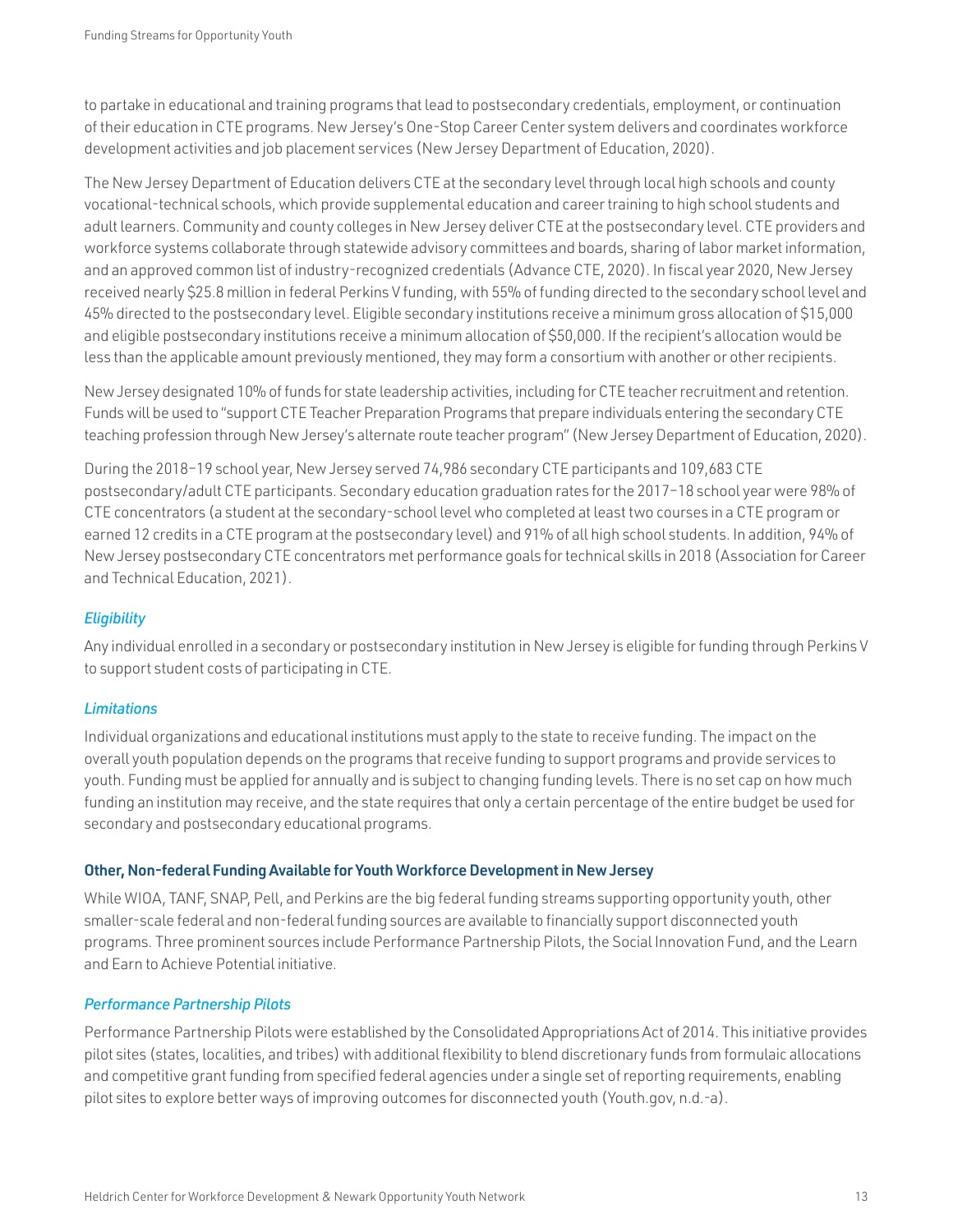#### <span id="page-15-0"></span>*Social Innovation Fund*

The Social Innovation Fund, established in 2009, is a program initiative of AmeriCorps. The Social Innovation Fund provides grant money to effective youth development nonprofit intermediaries, which must match funds 1:1 from private and non-federal sources [\(Youth.gov](http://Youth.gov), n.d.-b).

#### *Learn and Earn to Achieve Potential*

Learn and Earn to Achieve Potential is an initiative to increase employment and educational opportunities for young people in foster care or the criminal justice system, or youth who are homeless. The initiative is funded by the Social Innovation Fund, a program of AmeriCorps, and national and local philanthropies. Two models — Job for the Future's Back on Track and Job for America's Graduates — are being implemented by 10 local partners in different states (Annie E. Casey Foundation, n.d.).

#### Alternative Youth-focused Programs

The federal government provides funding to several "comprehensive approach" programs that are alternative youth focused and provide support and aid to young adults in gaining employment. These programs include (Thompson, 2017):

- ► U.S. Department of Labor: Reentry Employment Opportunities, Job Corps, and YouthBuild
- ► Various departments: Service and Conservation Corps
- ► AmeriCorps State and National and National Civilian Community Corps

These programs offer a more holistic approach and tailor the program design to the needs of individual participants, making adjustments based on education or skill level and other circumstances that may affect success. The different programs are varied in that some offer counseling, mentoring, and follow-up supports into employment and postsecondary education, some engage youth in various forms of national and community service, and others provide leadership development opportunities. Many of these programs allow opportunity youth to earn money while gaining education and employment skills. Appendix A details a non-exhaustive list of programs in brief.

### Insights from Stakeholder Interviews

As mentioned earlier, interviews were conducted with stakeholders representing local area practitioners who implement opportunity youth programs as well as experts with knowledge of policy issues and community needs surrounding disconnected youth. The findings presented below were organized into overarching categories by determining the common themes that emerged through analyzing the specific topics discussed during those interviews. They appear in the order of most frequently discussed.

#### The restrictions on funding and reporting requirements of WIOA pose challenges to local areas providing youth with services that would benefit them.

Nearly all interviewees reported that they find the limitations on WIOA youth funding to be too restrictive. One stakeholder explained that they have an "inability to get creative with funding," which hinders their ability to provide youth services. For instance, WIOA funding cannot be used to provide incentives to get more youth to participate in programming, nor can it be used in most cases for the cost of transportation necessary to get youth on location to participate. Some areas in New Jersey face more geographic challenges than others do in this regard, as more rural areas typically lack public transportation systems and tend to be more spread out. Furthermore, an interview subject suggested that the local interpretation of how funds can be used is restrictive because the law is not especially clear.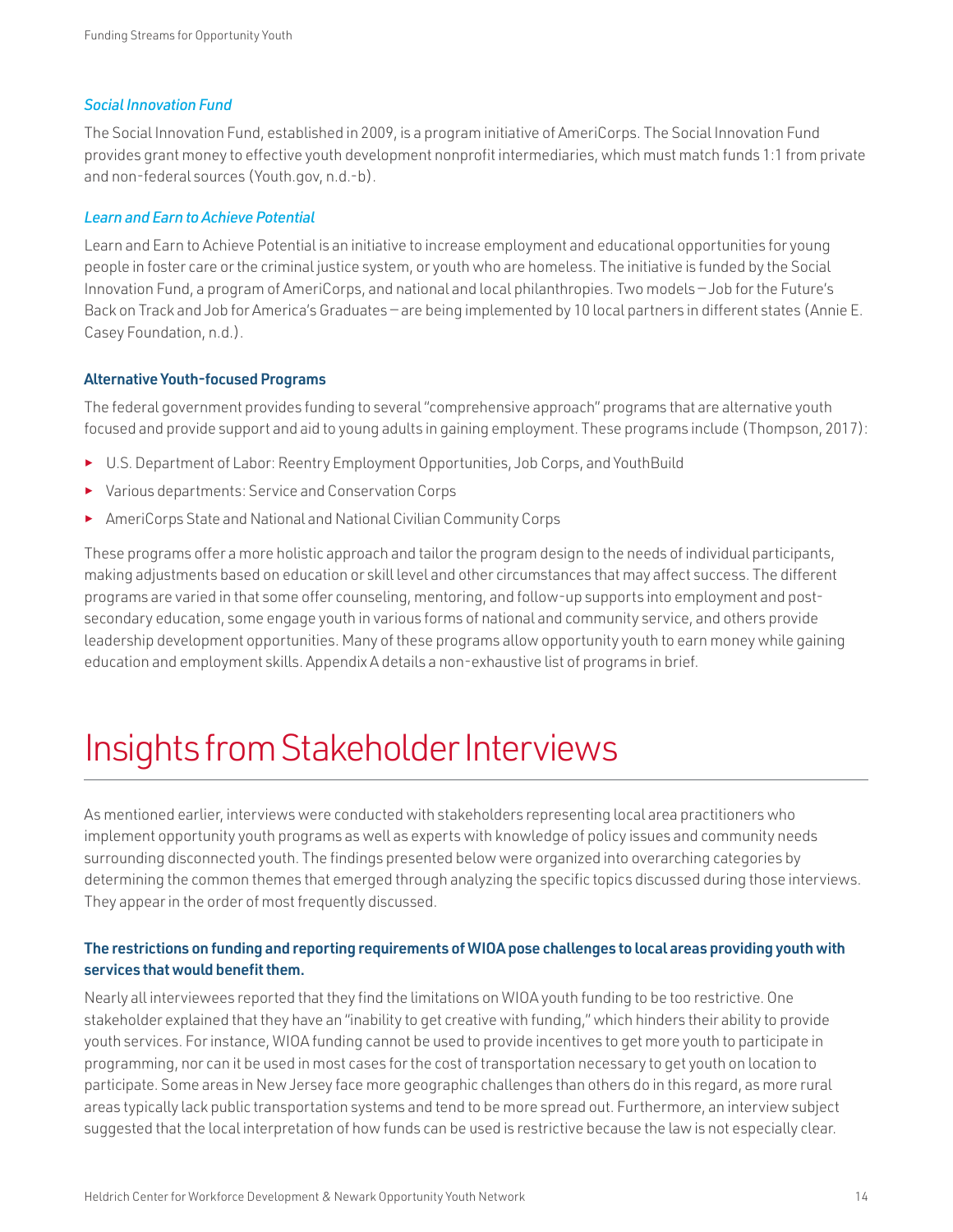When discussing funding restrictions, one interviewee stated that "interpretation of the local contract administrator because of something that happened with an audit review" has led to instances where they "were told that [something] was ok, and now it's not ok...because of a different interpretation."

#### Rigid eligibility requirements prevent effectively serving youth.

A theme that emerged consistently was the rigid eligibility and performance requirements that either disqualified individuals who could benefit from particular programs or dissuaded young people from applying for programs that receive federal funds, such as YouthBuild and Job Corps. For example, according to the Migration Policy Institute (2021), undocumented immigrants do not qualify for WIOA funding, yet 14%, or approximately 60,000, of the undocumented population in New Jersey is between the ages of 16 to 24, inclusive. This represents a substantial portion of youth in New Jersey who likely need and could be receiving educational and training services, but do not because of their immigrant status.

Another, related challenge faced by young people is provision of the documentation required from them to establish their eligibility. According to one interviewee:

*Young people who meet the eligibility requirements are overwhelmed by the identification and proof of residence materials they are required to provide to prove their eligibility for federal programs, which many young people in the communities served by federal programs have difficulty attaining because they move so frequently.*

This has the effect of constraining the capacity of programs to reach many youths who are eligible for programing because it discourages young people from applying to WIOA and other federally funded programs for much-needed assistance.

#### Youth-serving programs face limited funding and lack of investment.

The funding available to youth-serving programs through WIOA limits what the breadth and scope of such programs can affect. An interviewee stated, "Under current funding, it is difficult to meet some of the WIOA performance targets because the administrative support required to ensure that young people meet all of the WIOA targets is not sufficient." The federal government expects WIOA-funded youth programs to place young people at a job or postsecondary institution, as well as ensure they persist within that job or institution. To persist in work and education, young people need encouragement and support. Agency personnel who were interviewed for this study say that they try to support youth after they graduate from their program, but it is difficult to support young people without adequate funding. This has driven some programs to reject federal dollars and seek private funding so they can provide the supports a young person needs to be successful beyond participation in their program.

One of the fundamental goals of WIOA-funded programs is to support young people's successful transition into adulthood; however, many youth encounter transition barriers such as poverty, homelessness, and lack of social supports. Moreover, WIOA-funded programs focus on self-sufficiency through connection to education, training, and employment, but ignore basic needs that are essential to a young person's transition such as food, shelter, clothing, and transportation. Extended funding could benefit young people and produce sustained success.

Finally, when a student leaves a school district, district dollars do not always follow them. That is, the money that a particular school district receives to serve a student for an entire year does not leave that district once a student disengages from the district. It is important to note that the money follows students who transfer from a public school to a charter school; however, when a young person leaves a traditional secondary school, the money remains at their previous school — it does not resurface at a non-traditional program, such as a community-based organization that serves disengaged or disconnected youth.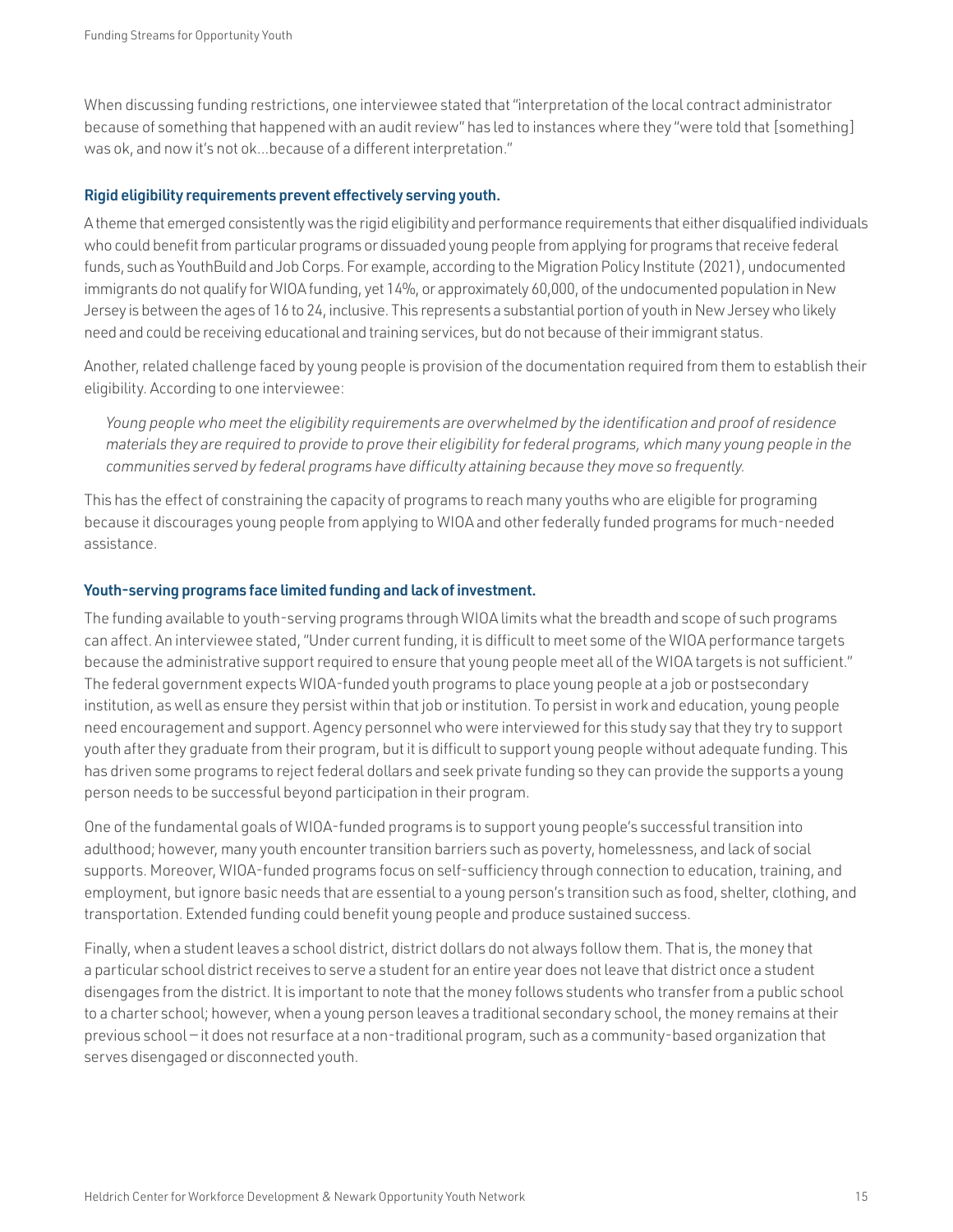#### <span id="page-17-0"></span>Multiple funding streams are essential for program sustainability.

Federal dollars come with many restrictions, of which several are time bound. Federal funding levels change from year to year, which creates risk for budgeting and program management. Also, federal dollars cannot be used for the overhead costs of running programs. Some of the restrictions on what funds can and cannot be used for has the effect of preventing the holistic needs of youth from being met. However, federal dollars provide robust funding for program services and costs, and they add to an organization's reputation as it proves itself worthy to continue being federally funded. Philanthropic dollars help cover the gaps left by federal funding streams and are important for community and regional collaboration but lack the scope of federal dollars to sustain youth development efforts throughout the state. Additionally, philanthropic dollars can be used for research, innovation, and scaling. As one stakeholder explained, "...having philanthropic dollars for research, for innovation, for scaling will always be a great complement to federal dollars...and really allows for organizations to be strong."

#### Many existing youth policies, despite their best intentions, are not youth centric enough.

The strict performance requirements of the federal government's youth policies are at risk of creating compliancedriven programs as opposed to programs that provide services in a way that is best for the youth. The policies are aimed at achieving labor market outcomes and tend to be out of touch with the needs of the target population. While individual programs may be designed to align with youth needs, culture, and barriers commonly faced, policies at the federal level rarely have the same degree of youth-centric focus. As one stakeholder explained, policies are often "designed by measurement from a federal office that are based on some sort of formula" geared toward labor market outcomes rather than meeting the needs of individuals.

### Recommendations from Stakeholders

The following recommendations were provided by various stakeholders interviewed for this study. Related comments offered by different individuals were combined thematically into recommendations.

#### Change government accounting practices to allow for funding streams to be braided together more easily.

Braiding funds is difficult because of competing reporting requirements and eligibility requirements. It is hard for the federal government to come together to remove these barriers. Fear of governmental audits preclude programs from mixing federal dollars with private monies. This can limit the reach of a program's impact. Eliminating rigid federal regulatory requirements can help youth-serving organizations expand their reach and impact. This may also allow funds to follow students within districts when they disengage from a secondary institution.

#### Create interagency structures focused on youth.

By and large, governmental agencies serving youth operate independently of one another. These agencies make unilateral decisions that limit their impact. State and local governments can prevent cross-sector fragmentation by creating structures that cut across silos to achieve a common goal. For example, youth cabinets or councils would bring leaders together from related departments to work on shared goals.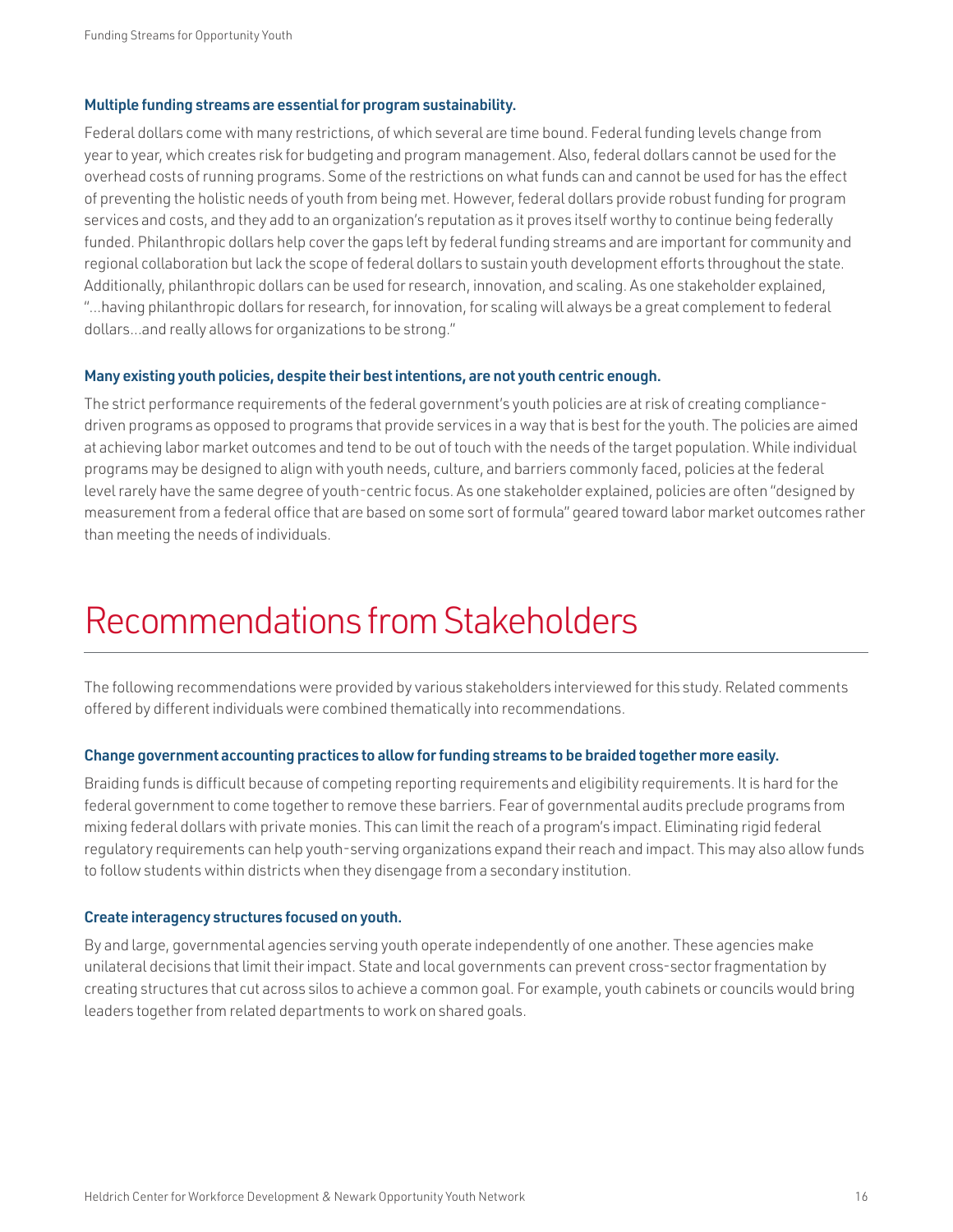#### Provide young people with a platform to make decisions that affect them.

No one is as familiar with the challenges of disconnected youth than they are themselves. Young people need a platform to share their experience and ideas with employers and governmental agencies. An example of this in New Jersey currently is the New Jersey Shared Youth Vision Council, which recommends policy services and components for programs that serve youth at the local level in the workforce system. This organization also designs or assists in the programs and services that focus on youth workforce policy recommendations that best serve the needs of clients.

#### Identify organizations that can manage the burden of onerous administrative duties that are an inherent part of federal funding.

Significant administrative duties that are inherent of federal funding frequently pose a burden on youth development service providers. Valuable time and resources are spent to train staff to complete administrative tasks that could be better directed toward providing quality services to youth. By identifying and partnering with other organizations to manage the administrative responsibilities of federal funding, youth-serving organizations could remove that burden from their personnel and focus more staff efforts on activities that could lead to improved outcomes.

#### Increase visibility of disconnected youth

Many do not understand the societal impact of disconnected youth, specifically, who they are, what services they generally receive from the government, and the cost to society they create. The long-term economic impacts of youth disconnection on society are immense. As one stakeholder asserted, legislators, policymakers, and employers need to "have a sense of what it means for the economy for young people to never be connected back into jobs. It's a huge economic drain." A study conducted in 2011 found that the full lifetime fiscal burden of the then 6.7 million disconnected youth nationally was \$1.6 trillion, with the full lifetime burden equating to \$4.7 trillion (Belfield & Levin, 2012). Finding ways to elevate the conversation and spotlighting the impacts of youth disconnection on society for policymakers could lead to a higher investment, which could lessen the disconnection rate and thus the long-term economic impacts. New Jersey may consider creating a Disconnected Youth Task Force, similar to what New York City created under Mayor de Blasio to examine the barriers to connection to employment and education. This initiative could be composed of city, state, and community stakeholders that explore the obstacles facing YYA ages 16 to 24 who are neither employed nor in school and offer recommendations to inform local and state policy. Besides establishing a statewide taskforce to disseminate information to the public about opportunity youth, data analysis that articulates the need for support of opportunity youth would increase visibility of this population. This data analysis may illustrate the demographic characteristics of opportunity youth and their life outcomes compared to connected youth, highlighting the inequities between groups.

#### Youth workforce development needs to consider the holistic needs of youth in order to maximize successful outcomes.

The social, emotional, and physical needs of youth should be incorporated into policy and programming at the ecosystem level. As one stakeholder stated, "You can't just think about jobs. The youth workforce development system must include all of the wraparound services that make the job impactful and puts [youth] on a path to realize their full potential." Barriers such as child care, health care, transportation, and food insecurity must be addressed; otherwise, outcomes will not be fully realized. While some programs have incorporated this line of thinking into their programs, it needs to be more prevalent throughout the youth workforce development system at all levels, including the policy level.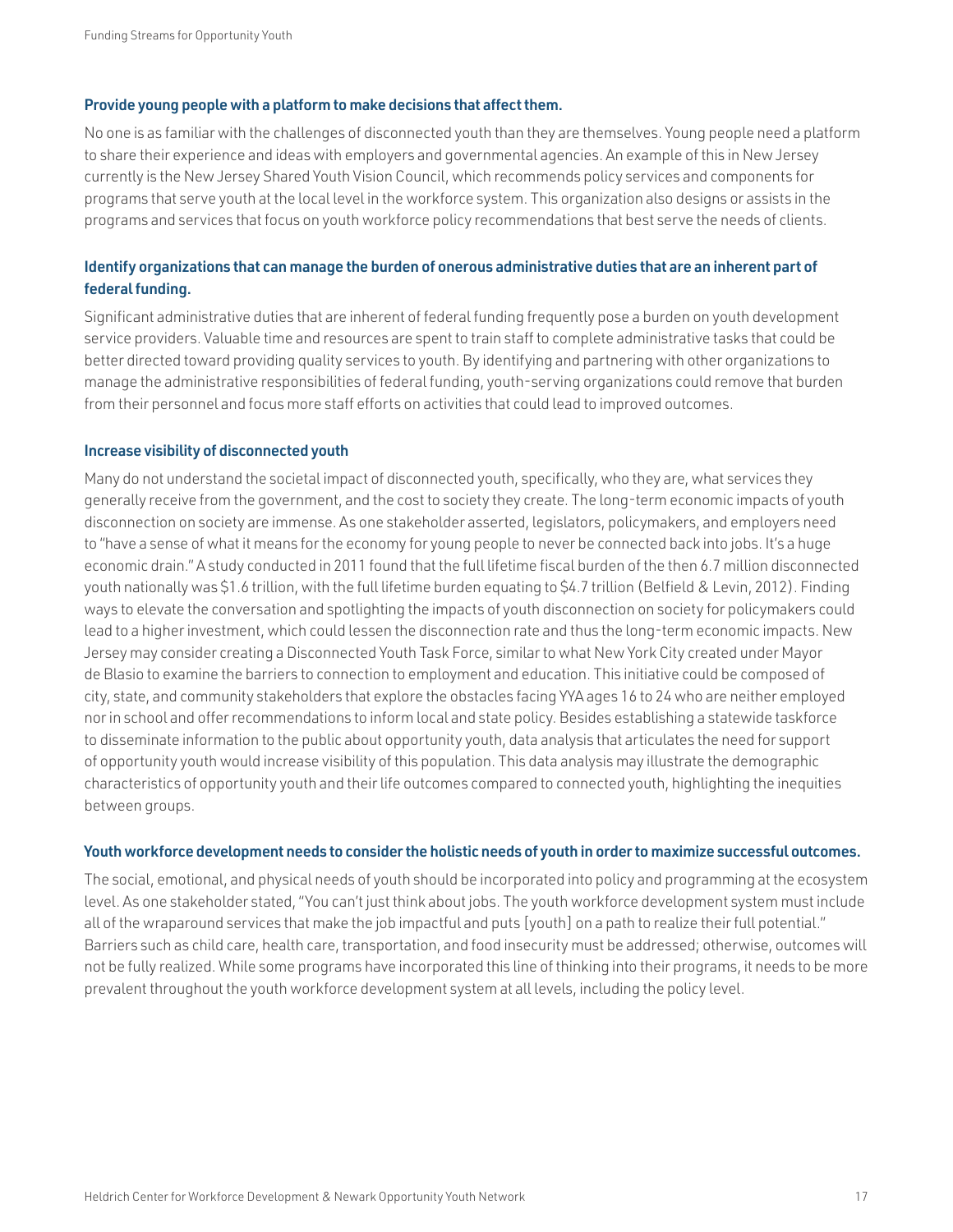### <span id="page-19-0"></span>Discussion and Conclusion

This report presented the federal funding available to New Jersey for youth workforce development. Within these funding streams, the background of each program, the eligibility criteria, and the limitations of these funds were described. Stakeholder interviews in this report revealed the challenges associated with use of existing federal funding in serving disconnected youth and strategies to mitigate these challenges, including examples of how to support programs serving marginalized youth. The range of findings across these lines of investigation are now discussed to address the questions that guided this study.

In short, the federal funds available to YYA in New Jersey mirror what is available to the population nationally. These large federal funding streams include WIOA, TANF, SNAP, and Pell Grants. Each funding stream has its own unique eligibility criteria. To name a few, to qualify for WIOA funds, YYA must be living in poverty as measured by 100% of the federal poverty rate or 70% of local living standard and must lack basic skills; TANF recipients must be U.S. citizens and have no other financial resources, and dependent children must be under 18; and SNAP E&T recipients must meet Food Stamp income requirements, which means household income must be at or below 130% of the poverty line. Finally, the federal Pell Grant program requires that recipients be enrolled in an eligible degree or certificate program and make satisfactory academic progress. All federal funding streams require that recipients be U.S. citizens or eligible noncitizens — the federal government usually excludes undocumented immigrants from receiving federal funds.

In addition to considering available federal dollars to support programs for opportunity youth in New Jersey, researchers explored what may be available through nonprofit and philanthropic organizations as a source of program support. Philanthropy is not as pervasive as one would expect from a state as wealthy as New Jersey. According to multiple news sources, New Jersey is identified as one of the wealthiest states in terms of median household income. Only one program that was interviewed received all of its funding from private dollars. Thus, federal funds are necessary for most programs to operate in New Jersey. The programs that opted out of receiving federal dollars or chose to receive little federal funding decided to do so because of rigid eligibility requirements that would preclude some of their participants from being sponsored or would limit the organization's ability to create innovative programs. The strict accountability requirements, according to some program administrators, drove them to be compliance driven as opposed to outcomes driven. The organizations that received more philanthropic dollars have more latitude to focus on outcomes.

Moreover, attempts to braid together federal dollars from multiple programs are similarly fraught with obstacles. Even when technically possible, it is hard to blend funds in an efficient manner. Using funds flexibly, or using funds outside of the defined use, is difficult especially for federal monies. Collaboration across sectors is exceedingly difficult when programs cannot align funding sources to reach a common goal. Moreover, local, state, and federal agencies do not coordinate funds, and sometimes there are statutes that prevent funds from being used flexibly. Another challenge related to braiding funds includes division of services or fragmentation. That is, there are multiple governmental programs within a state that offer similar or the same service but function independently of one another. Yet each of the overlapping governmental programs must show independent accountability for their expenditures on service provision through reporting on performance outcomes. Finally, while an intervention may be deemed worthwhile by multiple sectors, one sector may be the lone investor. This results in inadequate investment in programs that serve youth because the investments cannot be justified by an investing agency in terms of return on their investment. In other words, the programs now spending resources on individuals may achieve less-worthy performance outcomes than subsequent programs that serve the same individuals. These obstacles make it challenging for governments to coordinate resources using funds from multiple agencies, which in turn makes tackling social problems that require cross-sector collaboration like youth unemployment and disconnection difficult.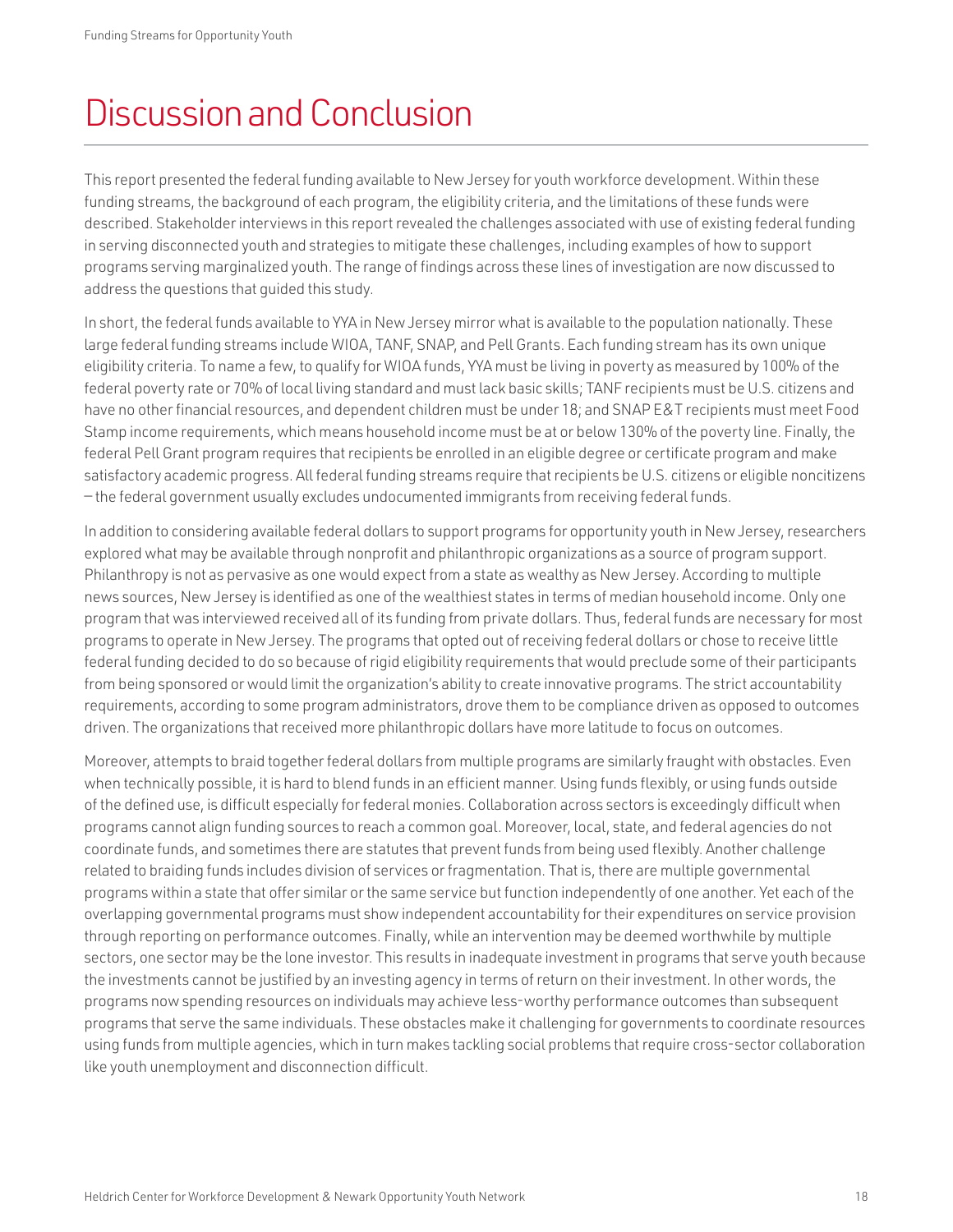The stakeholder interviews also offered strategies to mitigate these challenges, as well as examples of how to support programs serving marginalized youth. First, stakeholders recommended that the government relax some of its accounting requirements, allowing more blending of federal and private dollars. Some states are making use of federal waivers to undertake statewide initiatives that include blending and braiding of federal and state funds, and to make it easier for local governments to do so. Second, state agencies should create cross-sector teams to collaborate on how they can jointly serve a population, such as disconnected youth. This includes interagency planning groups, including youth workforce development cabinets and interagency youth councils that make it easier to coordinate funding for specific objectives across agencies. Third, young people should be given the agency to make decisions for themselves since they know their own individual needs best and are striving to become self-sufficient adults. Fourth, local and state governments should identify organizations with capacity to manage the administrative difficulties that are associated with use of federal funding. For instance, nonprofit service providers, such as NOYN, could become the nucleus for local initiatives. In some states like Michigan, nonprofits coordinate funding from multiple sources, including the local district budget, State Department of Education, grants for at-risk youth, and private funding to deliver youth-based services (Butler, Higashi, & Cabello, 2020). Fifth, local communities and programs serving disconnected youth should attempt to increase the visibility of disconnected youth through data analysis to identify where this population lives and the short-term and long-term economic benefits to the state of serving this population. In addition, sharing and analyzing data would promote collaboration and flexible or merged budgeting by allowing for cross-sector analyses, such as the broader impacts of collaborative approaches to serving opportunity youth. There is a general reluctance of governmental agencies that manage sensitive data to share information with one another, partly because of legal privacy restrictions. State agencies store data in multiple, disconnected systems, each with different measures, data points, and funding. State Longitudinal Data Systems could eliminate some of these barriers by integrating administrative data from multiple governmental agencies and making it interoperable. Implementing data-sharing agreements could assuage governmental agencies' concerns around data privacy. Finally, the youth workforce development system as a whole should consider the holistic needs of young people and the coordinated services required to support youth in transitioning toward self-sufficient adulthood.

This set of policy recommendations, along with the substantive information around the funding available to youth workforce development programs in New Jersey, provides local and regional communities with tools to advocate for changes that will scale impact and lead to reaching more young people across the state. The benefits to serving disconnected youth are enormous, not only to the individuals themselves but to their communities and the public at large. The Collaborative has started to implement some of the aforementioned strategies to serve YYA, such as integrating data across local agencies, making use of local bodies to help facilitate collaborative ventures involving public and private organizations, and youth cabinets to establish interagency planning groups to coordinate funding and programs across agencies to support YYA in workforce development. The socioeconomic cost of failing to invest adequately in disconnected youth is enormous. Yet, numerous studies claim that the return on investment of serving this population is substantial (Belfield & Levin, 2012). Thus, the question is do we pay a little now or much more later?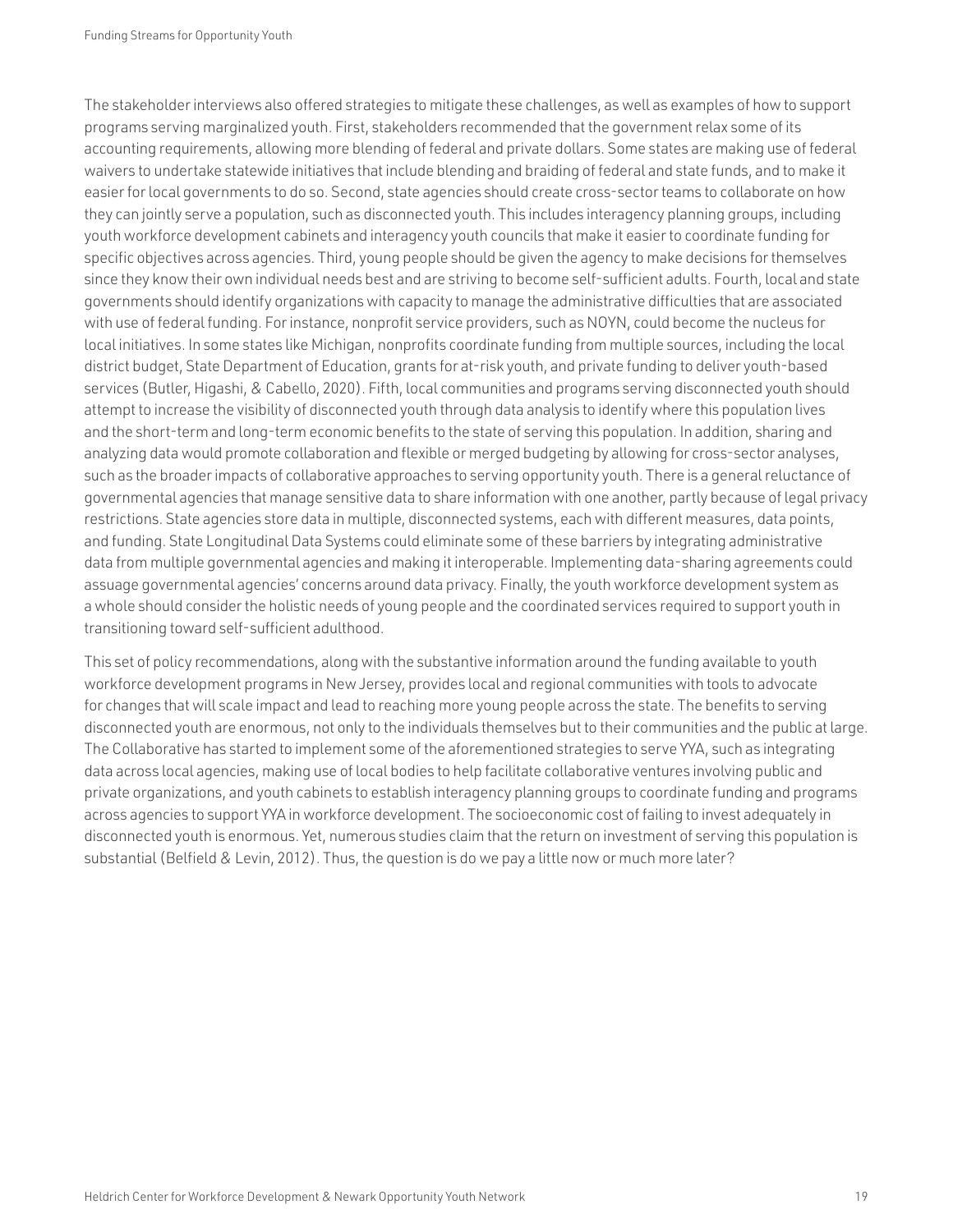## <span id="page-21-0"></span>Acknowledgments

This report was produced by the John J. Heldrich Center for Workforce Development at Rutgers University for the Newark Opportunity Youth Network. Stakeholders that were engaged in interviews in preparation of this report include the New Jersey Department of Labor and Workforce Development, State Employment and Training Commission, Middlesex County Workforce Development Board, Aspire Youth, Jobs for the Future, Aspen Institute, Prudential, and Hopeworks Camden. The authors thank all who took the time to share their perspectives, which were invaluable in preparation of this report.

# Funding

Funding for this project was provided by:

- Aspen Institute Forum for Community Solutions
- ► JPMorgan Chase
- ► Prudential Financial

### About the Heldrich Center

The [Heldrich Center for Workforce Development](http://www.heldrich.rutgers.edu) at Rutgers University is devoted to transforming the workforce development system at the local, state, and federal levels. The center provides an independent source of analysis for reform and innovation in policy-making and employs cutting-edge research and evaluation methods to identify best practices in workforce development, education, and employment policy. It is also engaged in significant partnerships with the private sector, workforce organizations, and educational institutions to design effective education and training programs. It is deeply committed to assisting job seekers and workers attain the information, education, and skills training they need to move up the economic ladder.

### About Newark Opportunity Youth Network

[Newark Opportunity Youth Network](http://www.newark-oyn.org) (NOYN) is New Jersey's leading advocate of opportunity youth with a body of replicable initiatives that are designed to address youth disconnection. These initiatives, organized around four key elements of education, workforce development, policy advocacy, and systems building, work in tandem to accomplish NOYN's mission to re-engage opportunity youth while drastically changing systems that inhibit their success.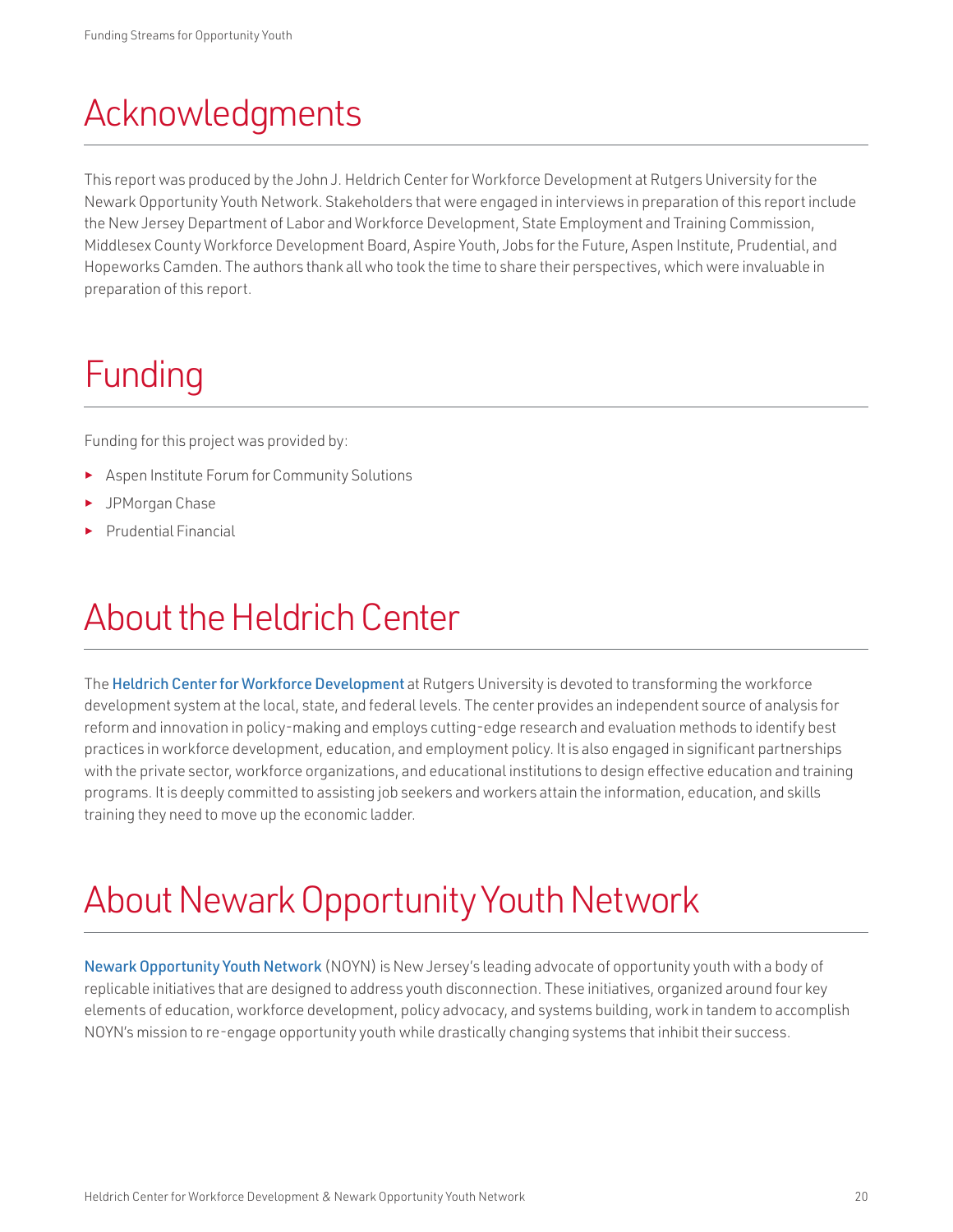### <span id="page-22-0"></span>Appendix A. Youth Programs with Funding Source Other than WIOA

| Program                                   | <b>Funding Source</b>                                                                  | <b>Description</b>                                                                                                                                                                                                                                                                                                                                                                                                                                                                                                                                                                                                                                                            | <b>Highlights</b>                                                                                                                                                                                                                                                                                                                                                                                                                                                                                                                                                                             |
|-------------------------------------------|----------------------------------------------------------------------------------------|-------------------------------------------------------------------------------------------------------------------------------------------------------------------------------------------------------------------------------------------------------------------------------------------------------------------------------------------------------------------------------------------------------------------------------------------------------------------------------------------------------------------------------------------------------------------------------------------------------------------------------------------------------------------------------|-----------------------------------------------------------------------------------------------------------------------------------------------------------------------------------------------------------------------------------------------------------------------------------------------------------------------------------------------------------------------------------------------------------------------------------------------------------------------------------------------------------------------------------------------------------------------------------------------|
| <b>National Guard</b><br>Youth ChalleNGe  | U.S. Department<br>of Defense and<br>managed by the<br>National Guard<br><b>Bureau</b> | Enrolls high school dropouts between the<br>ages of 16 and 18 who are unemployed/<br>underemployed in a 17-month program to<br>improve the educational and employment<br>success of the participants (Bridgeland &<br>Mason-Elder, 2012).                                                                                                                                                                                                                                                                                                                                                                                                                                     | In a cost-benefit analysis, the RAND<br>Corporation found that for every dollar<br>expended, the Youth ChalleNGe program<br>generated \$2.66 in benefits, with a return on<br>investment of 166% (Perez-Arce, Constant,<br>Loughran, & Karoly, 2012). An evaluation<br>of the program found that participants were<br>more likely than non-participants to have<br>obtained a GED or high school diploma three<br>years after entering the study (72% vs. 56%)<br>and had increased annual earnings 20%<br>higher than non-participants (Millenky,<br>Bloom, Muller-Ravett, & Broadus, 2011). |
| Job ChalleNGe                             | U.S. Department<br>of Defense and<br>managed by the<br>National Guard<br><b>Bureau</b> | Designed specifically for justice system-<br>involved youth. Operates similarly to National<br>Guard Youth ChalleNGe program.                                                                                                                                                                                                                                                                                                                                                                                                                                                                                                                                                 | A recent evaluation revealed that 80% of Job<br>ChalleNGe participants were employed 14<br>months after exit, with 66% saying that the<br>program helped to prepare them for work<br>(Berk et al., 2020).                                                                                                                                                                                                                                                                                                                                                                                     |
| AmeriCorps<br>NCCC and FEMA<br>Corps NCCC | Corporation for<br>National and<br>Community<br>Service                                | AmeriCorps NCCC and the NCCC FEMA<br>Corps are full-time, team-based, residential<br>programs for young people ages 18 to<br>26 and have established a target for<br>50% disadvantaged youth members.<br>Approximately 2,200 members serve every<br>year for an 11-month term and complete at<br>least 1,700 hours of service. Members receive<br>a variety of benefits, including a modest living<br>allowance, loan forbearance for federally<br>backed student loans, Segal AmeriCorps<br>Education award of more than \$6,000,<br>the potential to earn college credit, and a<br>competitive job edge in the Employers of<br>National Service network (AmeriCorps, n.d.). |                                                                                                                                                                                                                                                                                                                                                                                                                                                                                                                                                                                               |
| AmeriCorps<br>State and<br>National       | Corporation for<br>National and<br>Community<br>Service                                | AmeriCorps State and National provides<br>grants to support a wide range of nonprofit<br>organizations, many of which also work with<br>opportunity youth, including YouthBuild and<br>Service and Conservation Corps (Bridgeland<br>& Mason-Elder, 2012).                                                                                                                                                                                                                                                                                                                                                                                                                    |                                                                                                                                                                                                                                                                                                                                                                                                                                                                                                                                                                                               |
| Service and<br>Conservation<br>Corps      |                                                                                        | Service and Conservation Corps engage youth<br>between the ages of 16 and 24 in service,<br>education, job training, and mentorship.<br>The programs receive support from a wide<br>range of federal, state, and local agencies<br>and philanthropic organizations. Much of the<br>federal funding comes from "fee-for-service"<br>contracts with agencies such as the Bureau<br>of Land Management, Department of Interior,<br>and the National Park Service (Bridgeland &<br>Mason-Elder, 2012).                                                                                                                                                                            | An evaluation from 1996 found that Service<br>and Conservation Corps program participants<br>had a greater likelihood to have worked for<br>pay since enrolling in the program, 89% vs.<br>73% for non-participants (Jastrzab, Masker,<br>Blomquist, & Orr, 1996).                                                                                                                                                                                                                                                                                                                            |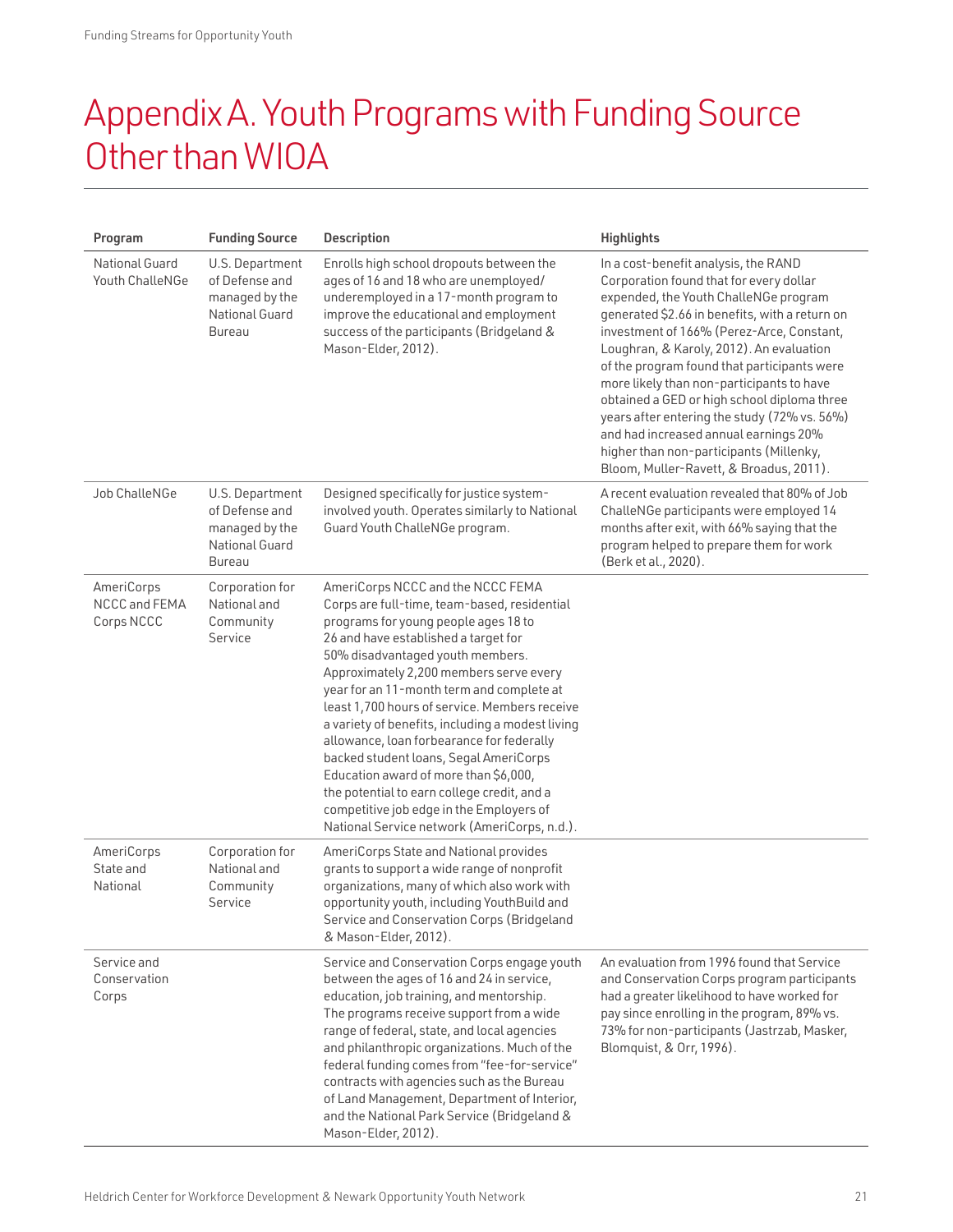# <span id="page-23-0"></span>Appendix B. References

Abraham, K., & Kearney, M. (2018). *Explaining the decline in the U.S. employment-to-population ratio: A review of the evidence*. National Bureau of Economic Research. <https://doi.org/10.3386/w24333>.

Advance CTE. (2020). *Understanding the Strengthening Career and Technical Education for the 21st Century Act (Perkins V)*. [https://cte.careertech.org/sites/default/files/documents/fact-sheets/Understanding\\_Perkins\\_V\\_2020.pdf](https://cte.careertech.org/sites/default/files/documents/fact-sheets/Understanding_Perkins_V_2020.pdf).

AmeriCorps. (n.d.). *AmeriCorps NCCC*. [https://americorps.gov/serve/fit-finder/americorps-nccc.](https://americorps.gov/serve/fit-finder/americorps-nccc)

Annie E. Casey Foundation. (n.d.)*. Learn and earn to achieve potential (LEAP)*. [https://www.aecf.org/work/economic](https://www.aecf.org/work/economic-opportunity/work-education-and-income/learn-and-earn-to-achieve-potential)[opportunity/work-education-and-income/learn-and-earn-to-achieve-potential.](https://www.aecf.org/work/economic-opportunity/work-education-and-income/learn-and-earn-to-achieve-potential)

Association for Career and Technical Education. (2021). *CTE in New Jersey*. [https://www.acteonline.org/wp-content/](https://www.acteonline.org/wp-content/uploads/2022/01/NJ-CTE-Fact-Sheet-December2021.pdf) [uploads/2022/01/NJ-CTE-Fact-Sheet-December2021.pdf](https://www.acteonline.org/wp-content/uploads/2022/01/NJ-CTE-Fact-Sheet-December2021.pdf).

Belfield, C. R., & Levin, H. M. (2012). *The economics of investing in opportunity youth*. [https://www.issuelab.org/](https://www.issuelab.org/resources/25613/25613.pdf) [resources/25613/25613.pdf](https://www.issuelab.org/resources/25613/25613.pdf).

[Benefits.gov](http://Benefits.gov) (n.d.). *Supplemental Nutrition Assistance Program (SNAP)*. [https://www.benefits.gov/benefit/361.](https://www.benefits.gov/benefit/361)

Berk, J., Kahn-Lang Spitzer, A., Stein, J., Needels, K., Geckeler, C., Paprocki, A., Gutierrez, I., & Millenky, M. (2020). *Evaluation of the National Guard Youth ChalleNGe/Job ChalleNGe program*. Mathematica. [https://www.dol.gov/sites/](https://www.dol.gov/sites/dolgov/files/OASP/evaluation/pdf/NGYCJC_FinalReport_February2021.pdf) [dolgov/files/OASP/evaluation/pdf/NGYCJC\\_FinalReport\\_February2021.pdf.](https://www.dol.gov/sites/dolgov/files/OASP/evaluation/pdf/NGYCJC_FinalReport_February2021.pdf)

Bridgeland, J., & Mason-Elder, T. (2012). *A bridge to reconnection: A review of federal funding streams reconnecting America's opportunity youth*. Civic Enterprises [https://www.aspeninstitute.org/wp-content/uploads/files/content/](https://www.aspeninstitute.org/wp-content/uploads/files/content/docs/resources/A_Bridge_To_Reconnection.pdf) [docs/resources/A\\_Bridge\\_To\\_Reconnection.pdf](https://www.aspeninstitute.org/wp-content/uploads/files/content/docs/resources/A_Bridge_To_Reconnection.pdf).

Brown, E., Conroy, K., & Kirby, G. G. (2019). *Aligning federal performance indicators across programs promoting selfsufficiency: Local perspectives*. Mathematica. [https://aspe.hhs.gov/reports/aligning-federal-performance-indicators](https://aspe.hhs.gov/reports/aligning-federal-performance-indicators-across-programs-promoting-self-sufficiency-local)[across-programs-promoting-self-sufficiency-local](https://aspe.hhs.gov/reports/aligning-federal-performance-indicators-across-programs-promoting-self-sufficiency-local).

Butler, S., Higashi, T., & Cabello, M. (2020). *Budgeting to promote social objectives: A primer on braiding and blending*. The Brookings Institution.

Center for Law and Public Policy. (2016). Funding career pathways: A federal funding toolkit for state and local/regional career pathway partnerships (revised edition). [https://www.clasp.org/sites/default/files/publications/2017/04/Career-](https://www.clasp.org/sites/default/files/publications/2017/04/Career-Pathways-Funding-Toolkit-2015-8_0.pdf)[Pathways-Funding-Toolkit-2015-8\\_0.pdf](https://www.clasp.org/sites/default/files/publications/2017/04/Career-Pathways-Funding-Toolkit-2015-8_0.pdf) .

Crumpton, J. A. (2019). *WIOA impacts on community college student success* [Doctoral dissertation]. ProQuest Dissertations and Theses Database.

Fernandes-Alcantara, A. L. (2018)*. Vulnerable youth: Background and policies*. Congressional Research Service.

Fisher, J. C., & Kim, J. (2018). *Newark Opportunity Youth Network: A collective approach to transforming lives and communities*. Newark Opportunity Youth Network.

Food and Nutrition Service, U.S. Department of Agriculture. (n.d.). *Use of SNAP employment and training funds for SNAP recipients who are attending high school*. [https://www.fns.usda.gov/snap/et-funds-recipients-attending-high-school.](https://www.fns.usda.gov/snap/et-funds-recipients-attending-high-school)

Jastrzab, J., Masker, J., Blomquist, J., & Orr, L. (1996). *Impacts of service: Final report on the evaluation of American Conservation and Youth Service Corps*. Abt Associates Inc. [https://clear.dol.gov/sites/default/files/OYJastrzab1996.pdf.](https://clear.dol.gov/sites/default/files/OYJastrzab1996.pdf)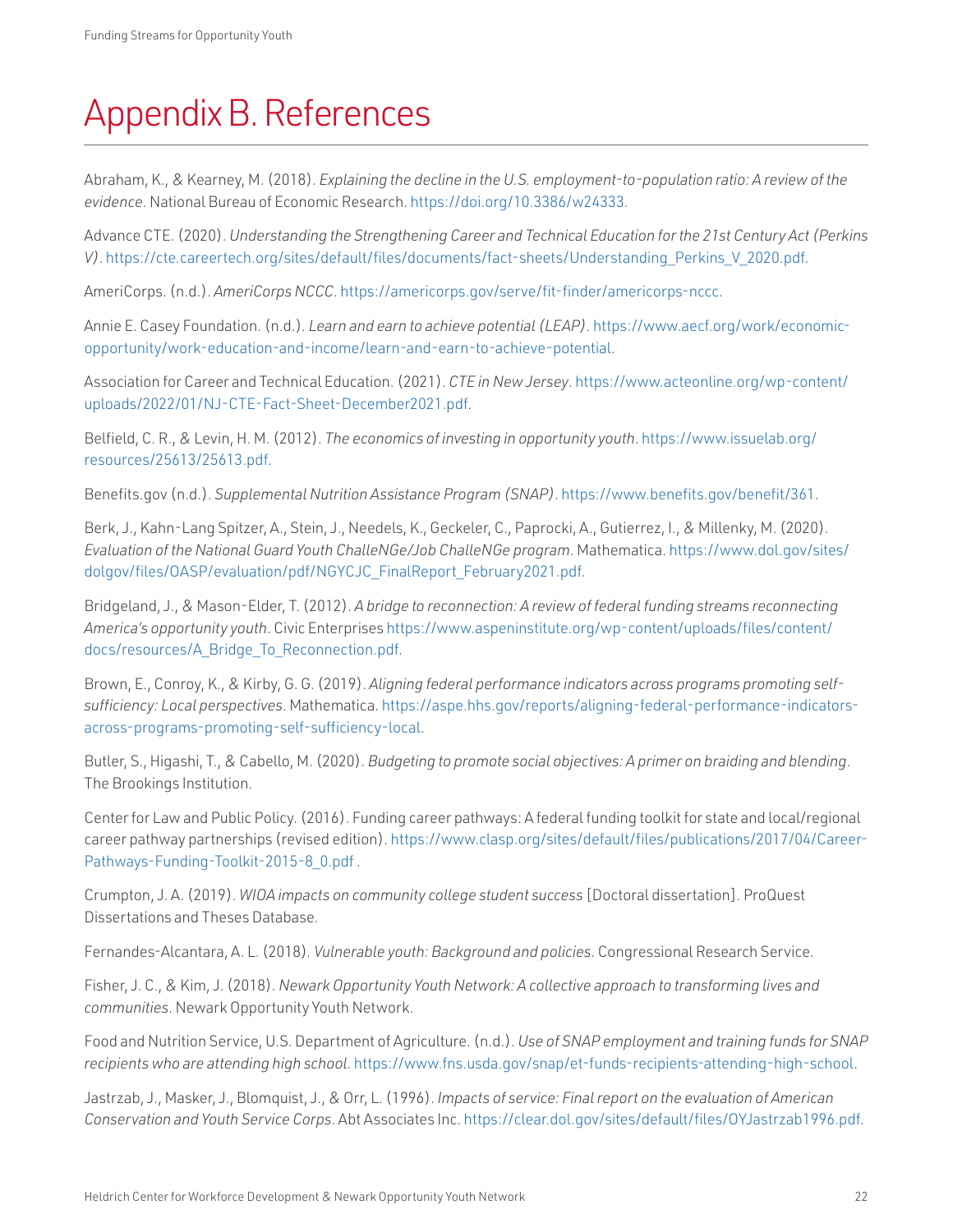Lewis, K. (2020). *A decade undone: Youth disconnection in the age of Coronavirus*. Measure of America of the Social Science Research Council. <https://ssrc-static.s3.amazonaws.com/moa/ADecadeUndone.pdf>.

Loprest, P., Spaulding, S., & Nightingale, D. S. (2019). Disconnected young adults: Increasing engagement and opportunity. *RSF: The Russell Sage Foundation Journal of the Social Sciences, 5*(5), 221–243. [https://doi.org/10.7758/](https://doi.org/10.7758/rsf.2019.5.5.11) [rsf.2019.5.5.11](https://doi.org/10.7758/rsf.2019.5.5.11).

Lower-Basch, E. (2014). *SNAP E&T overview*. Center for Law and Public Policy. [https://www.clasp.org/sites/default/](https://www.clasp.org/sites/default/files/public/resources-and-publications/publication-1/SNAP-ET-Overview.pdf) [files/public/resources-and-publications/publication-1/SNAP-ET-Overview.pdf.](https://www.clasp.org/sites/default/files/public/resources-and-publications/publication-1/SNAP-ET-Overview.pdf)

Migration Policy Institute. (2021). *Profile of the unauthorized population — New Jersey*. [https://www.migrationpolicy.](https://www.migrationpolicy.org/data/unauthorized-immigrant-population/state/NJ) [org/data/unauthorized-immigrant-population/state/NJ](https://www.migrationpolicy.org/data/unauthorized-immigrant-population/state/NJ).

Millenky, M., Bloom, D., Muller-Ravett, S., & Broadus, J. (2011). *Staying on course: Three-year results of the National Guard Youth ChalleNGe Evaluation*. MDRC. [https://www.mdrc.org/sites/default/files/full\\_510.pdf](https://www.mdrc.org/sites/default/files/full_510.pdf).

New Jersey Department of Education. (2020). *Perkins V plan*. [https://www.nj.gov/education/cte/development/perkins/](https://www.nj.gov/education/cte/development/perkins/docs/FinalPerkinsVStatePlan_April2020.pdf) [docs/FinalPerkinsVStatePlan\\_April2020.pdf](https://www.nj.gov/education/cte/development/perkins/docs/FinalPerkinsVStatePlan_April2020.pdf).

New Jersey Department of Education. (2021). *Perkins Grant application guidelines*. [https://www.nj.gov/education/cte/](https://www.nj.gov/education/cte/perkins/docs/PerkinsGuidelines.pdf) [perkins/docs/PerkinsGuidelines.pdf.](https://www.nj.gov/education/cte/perkins/docs/PerkinsGuidelines.pdf)

New Jersey Department of Education. (n.d.). *Learning that works for New Jersey CTE: Perkins V*. [https://www.nj.gov/](https://www.nj.gov/education/cte/perkins/) [education/cte/perkins/](https://www.nj.gov/education/cte/perkins/).

New Jersey Department of Human Services. (2017). *New Jersey state plan for Temporary Assistance for Needy Families (TANF) FFY 2018-FFY 2020*. [https://www.state.nj.us/humanservices/dfd/programs/workfirstnj/njtanf\\_ffy\\_18-20.pdf](https://www.state.nj.us/humanservices/dfd/programs/workfirstnj/njtanf_ffy_18-20.pdf).

New Jersey Department of Human Services. (n.d.-a). *NJ SNAP frequently asked questions*. [https://www.nj.gov/](https://www.nj.gov/humanservices/njsnap/employ/faqs/) [humanservices/njsnap/employ/faqs/.](https://www.nj.gov/humanservices/njsnap/employ/faqs/)

New Jersey Department of Human Services (n.d.-b*). Supplemental Nutrition Assistance Program Employment and Training Program (SNAP E&T)*.<https://www.nj.gov/humanservices/njsnap/employ/snapet/>.

Palmer, A. N., Narendorf, S. C., & Graaf, G. (2021). The Workforce Innovation and Opportunity Act: Supporting "successful" transitions into adulthood. *Journal of Policy Practice and Research*, *2*(3), 194–212.

Palmer, A. N., & Small, E. (2021). Covid-19 and disconnected youth: Lessons and opportunities from OECD countries. *Scandinavian Journal of Public Health*, *49*(7), 779–789. <https://doi.org/10.1177/14034948211017017>.

Perez-Arce, F., Constant, L., Loughran, D., & Karoly, L. (2012). *A cost-benefit analysis of the National Guard Youth ChalleNGe Program*. RAND Corporation. [https://www.rand.org/pubs/technical\\_reports/TR1193.html.](https://www.rand.org/pubs/technical_reports/TR1193.html)

Rodgers, W. M. (2019). Race in the labor market: The role of Equal Employment Opportunity and other policies. *RSF: The Russell Sage Foundation Journal of the Social Sciences*, *5*(5), 198.<https://doi.org/10.7758/rsf.2019.5.5.10>.

Schweinhart, L. J., & Weikart, D. P. (1993). Success by empowerment: The High/Scope Perry preschool study through age 27. *Young Children*, *49*(1), 54–58.

SNAP to Skills, U.S. Department of Agriculture. (n.d.). *What is SNAP E&T?* [https://snaptoskills.fns.usda.gov/about](https://snaptoskills.fns.usda.gov/about-snap-skills/what-is-snap-et)[snap-skills/what-is-snap-et](https://snaptoskills.fns.usda.gov/about-snap-skills/what-is-snap-et).

Thompson, K. (2017). *Opportunity lost? Maximizing large federal funds to support opportunity youth*. Aspen Institute. [https://aspencommunitysolutions.org/wp-content/uploads/2013/06/OpportunityLost-Final-Digital.pdf.](https://aspencommunitysolutions.org/wp-content/uploads/2013/06/OpportunityLost-Final-Digital.pdf)

U.S. Department of Education. (2015). *Federal Pell grant program*. [https://www2.ed.gov/programs/fpg/index.html.](https://www2.ed.gov/programs/fpg/index.html)